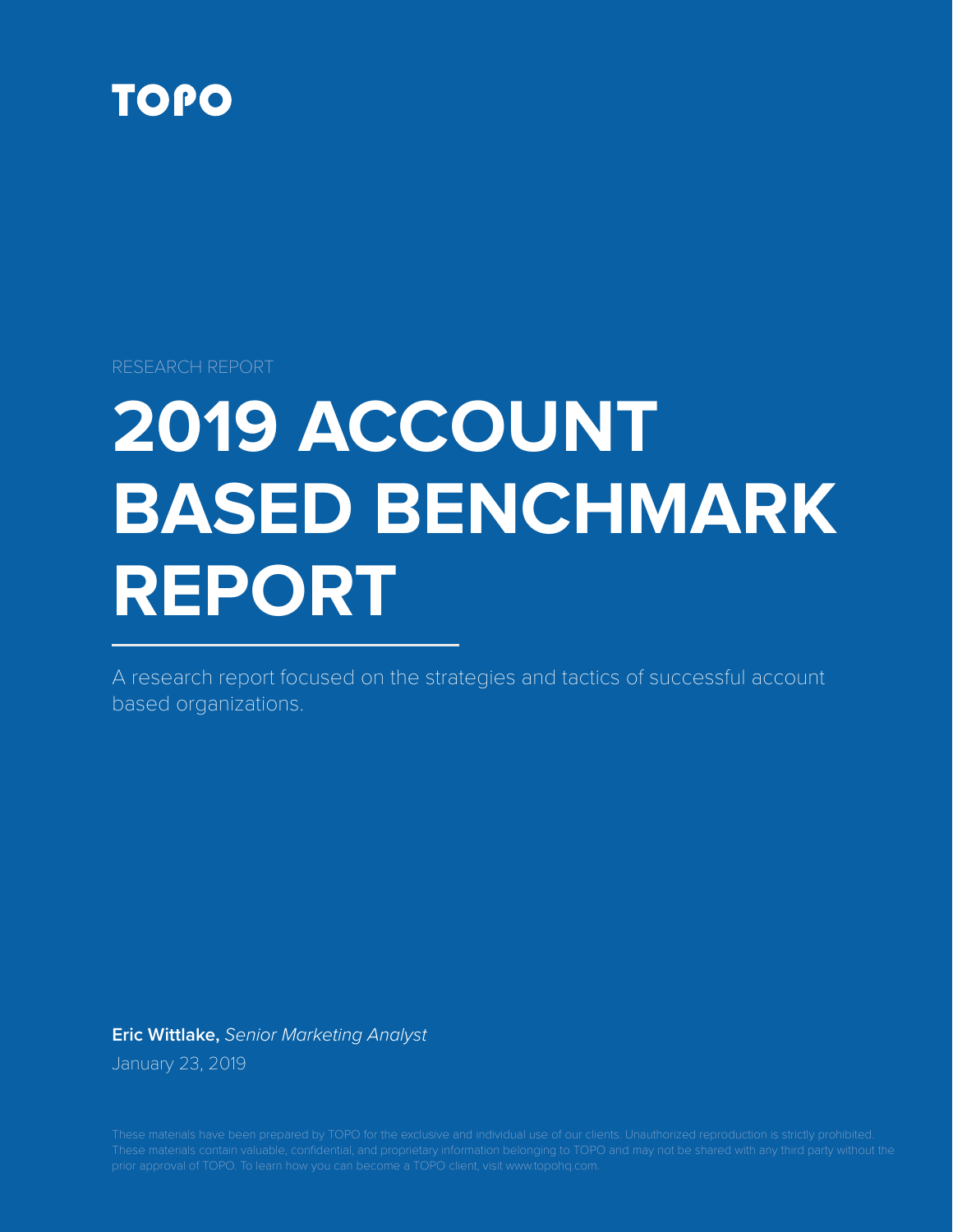## **2019 ACCOUNT BASED BENCHMARK REPORT**

A research report focused on the strategies and tactics of successful account based organizations.

By Eric Wittlake With Kristina McMillan January 23, 2019

Many organizations are leveraging an account based strategy to drive business growth. Therefore, organizations must identify the best tactics, necessary budgets, and resources for adopting an account based strategy, and align internal expectations around the expected outcomes. To address this requirement, TOPO surveyed more than 150 practitioners at leading account based organizations and compiled the strategies and metrics that support them into the 2019 Account Based Benchmark Report. This report provides insights organizations can apply to adopt or evolve their account based strategy in 2019 and beyond.

## TABLE OF CONTENTS

| <b>Survey Overview</b>            | 3              |
|-----------------------------------|----------------|
| Demographics                      | 4              |
| <b>Introduction and Takeaways</b> | $\overline{5}$ |
| <b>Market Overview</b>            | $\overline{7}$ |
| Strategy                          | 11             |
| Metrics                           | 14             |
| <b>Organizational Design</b>      | 16             |
| Process                           | 19             |
| <b>Tactics</b>                    | 20             |
| Guidance                          | 25             |
| About TOPO                        | 26             |

#### RELATED RESEARCH

**[Account Based Technology Report, April 2018](http://client.topohq.com/content_records/121)**

**[Account Based Measurement Model, November 2018](http://client.topohq.com/content_records/171)**

**[The Account Based Funnel, February 2017](http://client.topohq.com/content_records/122)**

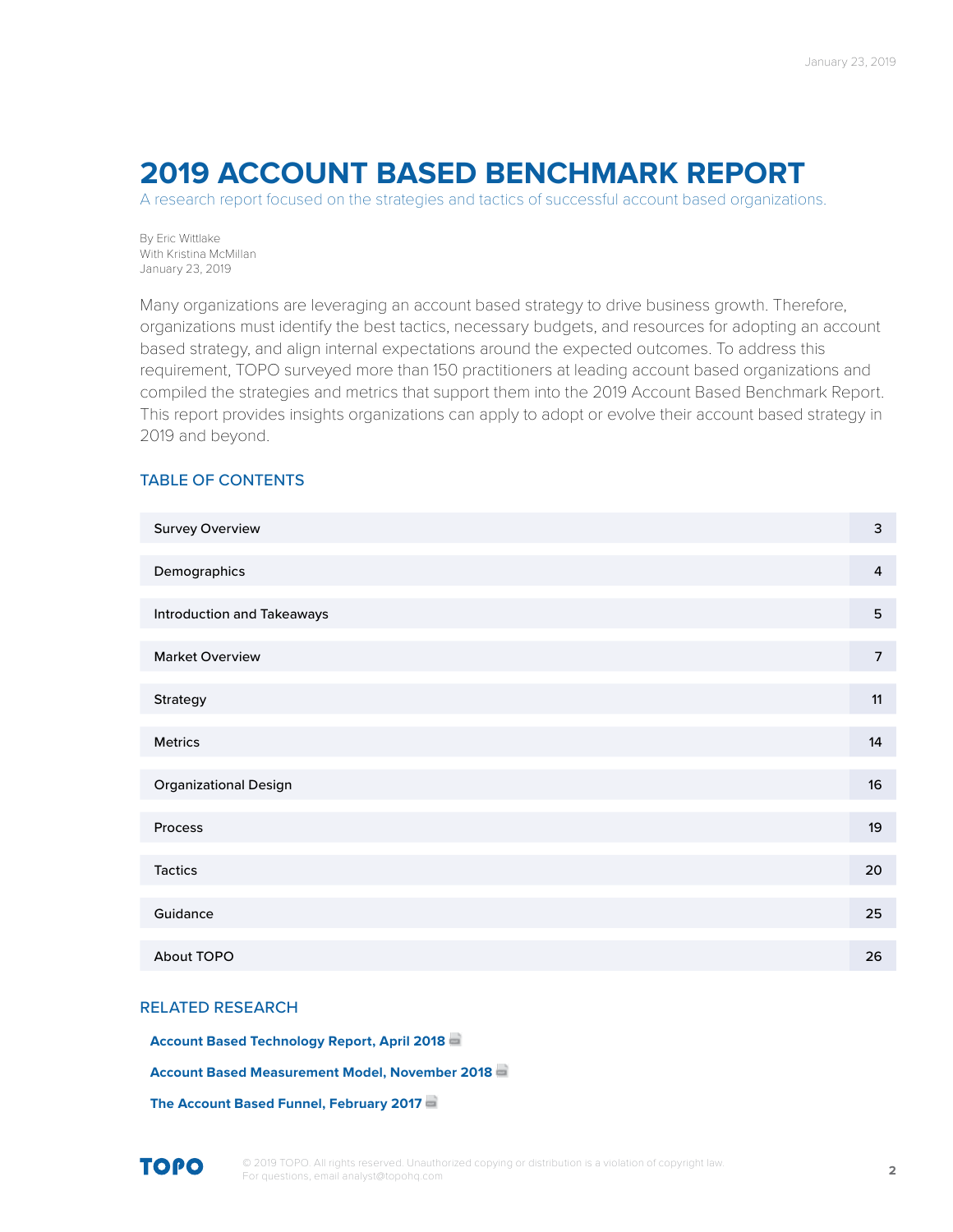## **SURVEY OVERVIEW**

## **Objective**

To better understand account based strategies and results, TOPO studied the strategies of account based organizations. Specifically, this research focused on identifying the tactics, budgets, resources, and results of these organizations, and captured insights organizations can leverage to develop and/or improve their account based initiatives.

| <b>SURVEY DEMOGRAPHICS</b> |         |  |
|----------------------------|---------|--|
| # of Respondents           | 164     |  |
| # of Data Points Surveyed  | 96      |  |
| Data Collected             | Q4 2018 |  |

## **Results**

Our research looked at data across three key segments of account based organizations. These segments are:

- **• Mature organizations** represents those organizations that have been executing an account based strategy for more than 12 months. This segment provides insights into characteristics that typically take time to develop. For instance, mature organizations are more likely to have dedicated account based resources.
- **• Top performers** represent the subset of organizations that are exceeding objectives for their account based initiatives. On average, top performers are investing a larger percentage of their marketing budget into account based initiatives and are using a broader range of tactics.
- **• Leaders** represent those organizations that are both mature (adopted account based more than 12 months ago) and top-performing (exceeding their objectives).

| <b>ANNUAL REVENUE</b> | % OF RESPONDENTS |
|-----------------------|------------------|
| $$0 - $50M$           | 53%              |
| \$50M - \$500M        | 35%              |
| \$500M+               | 12%              |

| <b>ANNUAL REVENUE GROWTH</b> | % OF RESPONDENTS |
|------------------------------|------------------|
| $0\% - 25\%$                 | 30%              |
| $26\% - 39\%$                | 20%              |
| Over 40%                     | 50%              |

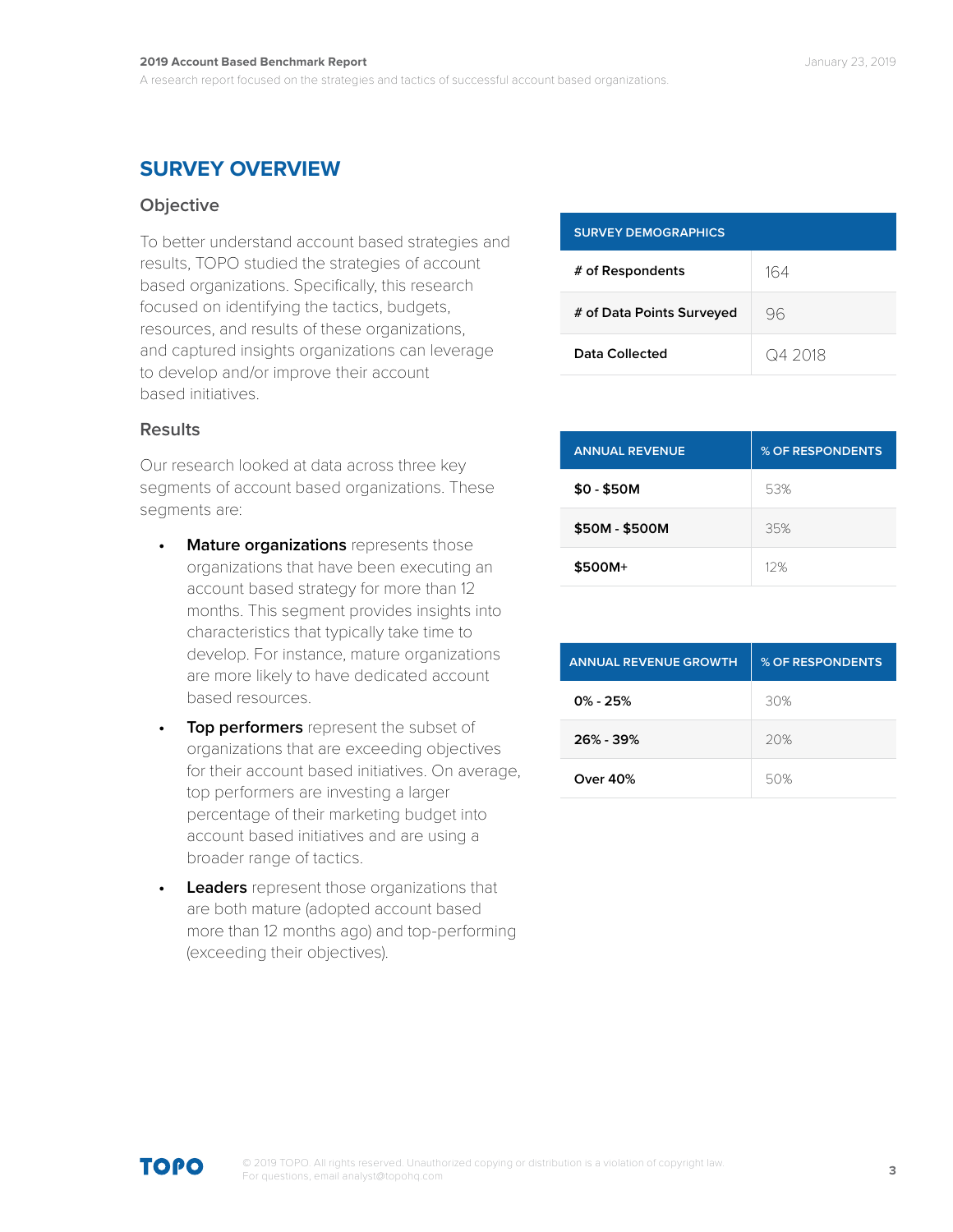#### **2019 Account Based Benchmark Report** January 23, 2019

A research report focused on the strategies and tactics of successful account based organizations.

## **DEMOGRAPHICS**

This report is based on survey data gathered from account based marketers in mostly high-growth B2B companies.



61% of respondents are director level and above



57% of respondents have been executing an account based strategy for more than one year



55% of respondents generate ACVs greater than \$75K on average





51% of respondents are targeting fewer than 1,000 target accounts

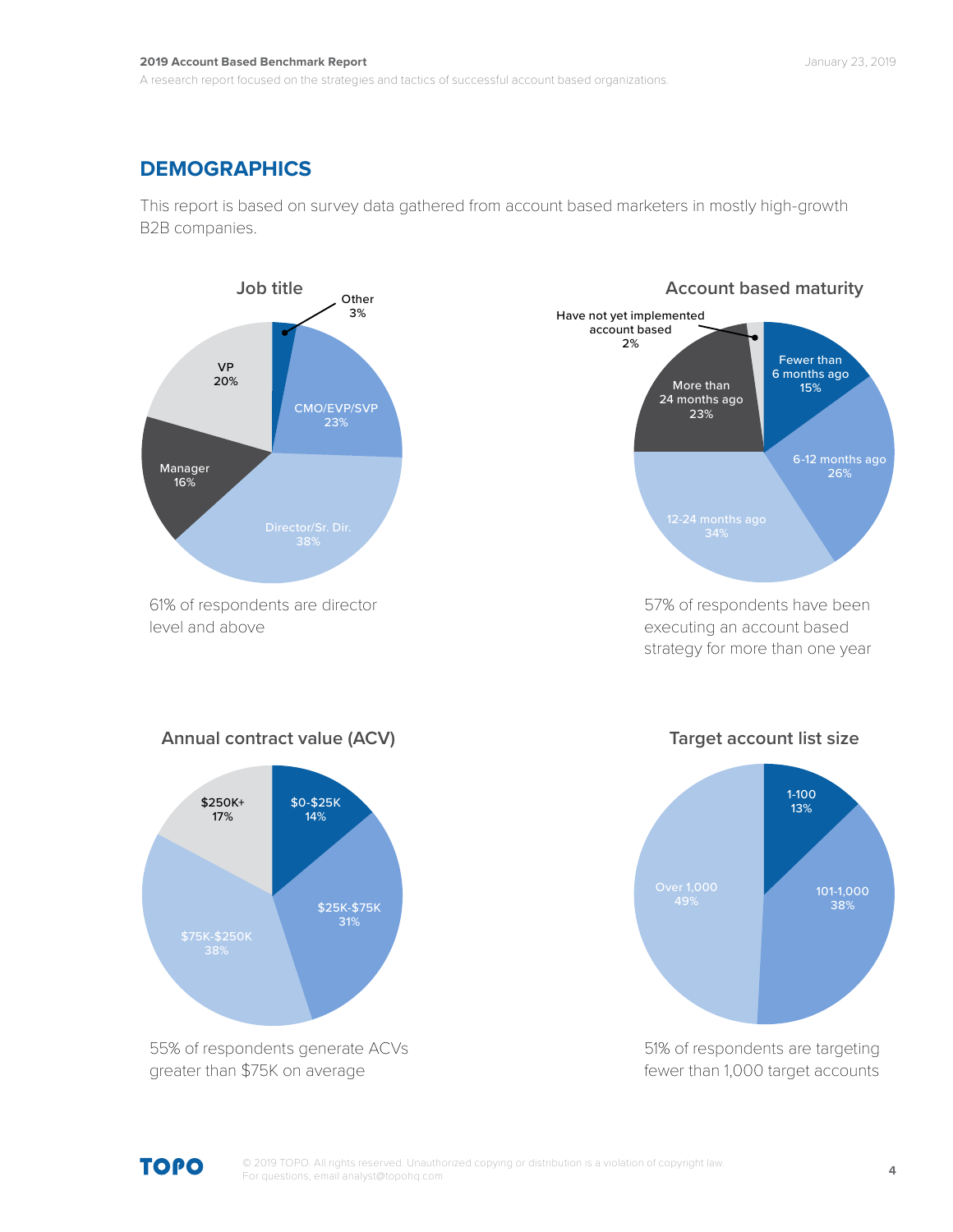## **INTRODUCTION AND TAKEAWAYS**

In recent years, creating an account based go-to-market (GTM) approach—a coordinated, crossorganizational effort for driving engagement and sales progress in a set of target accounts—has emerged as one of the top initiatives for growth-oriented companies. However, the metrics, tactics, and resources employed in a traditional go-to-market approach fail to translate directly into account based.

Therefore, organizations must identify the best tactics, necessary budgets, and resources for adopting an account based strategy, and align internal expectations around the expected outcomes. To address this requirement, TOPO surveyed more than 150 practitioners at leading account based organizations and compiled the strategies and metrics that support them into the Account Based Benchmark Report 2019. This report provides insights organizations need in order to adopt or evolve their account based strategy in 2019 and beyond.

## **Key takeaways**

- **Account based strategies deliver business outcomes, not vanity metrics.** Account based is not a campaign or technology purchase. It is a strategic go-to-market decision delivering key board-level metrics. Respondents indicate that account based improves customer lifetime value (80%), improves win rates (86%), and delivers higher ROI (76%) than a traditional go-to-market approach.
- **For every five accounts targeted, account based organizations create a new sales opportunity.** Compared to a traditional volume-based approach, an account based strategy is extremely efficient at creating sales pipeline. This efficiency lets account based organizations focus on the most valuable portions of their addressable market and deliver critical business metrics at scale.
- **Account based budgets are rapidly expanding, with companies increasing spend by 41% in 2019.** Due to early successes, organizations are doubling down on 2019 account based investments. Budgets are focused on expanding current programs and extending account based into new segments.
- **Technology investments will increase to support scaling account based efforts.** Today's programs often rely on manual or technology-enabled processes with limited scalability. As organizations move from pilots to repeatable, scalable programs, technology investments in account based platforms, data sources, and account insights are required to achieve expanding expectations.
- **An account based strategy requires dedicated leadership from program inception.**  More than two-thirds (69%) of top-performing account based organizations now have a dedicated account based leader. The market has caught on—70% of those who started their account based initiatives in the last six months have dedicated leaders. In contrast, only 58% of companies that missed their account based objectives have dedicated leadership.

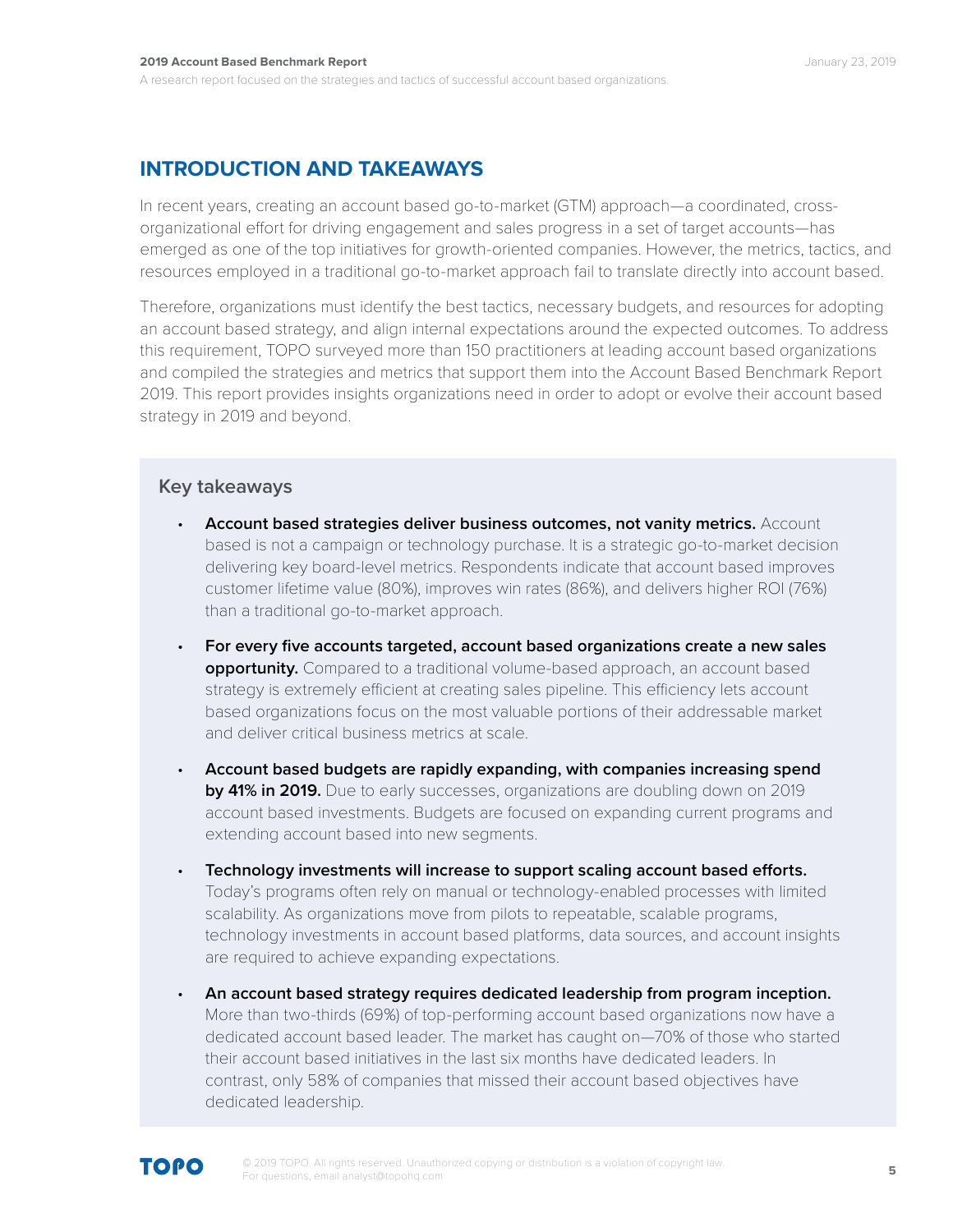- **Organizations with a strong Ideal Customer Profile (ICP) achieve 68% higher account win rates.** The ICP identifies the characteristics of accounts that are more likely to become valuable customers. The ICP is a critical element of an account based strategy that separates top-performing account based organizations from their peers. More than 80% of the most successful account based organizations believe they have a strong ICP versus 42% of other organizations.
- **Organizations only pursue 38% of their target accounts at one time.** The majority (78%) of leading account based organizations have implemented intentional account selection processes in order to consistently select and prioritize accounts in a repeatable way. This is a critical process to master, particularly for organizations with more than 100 target accounts.
- **Successful account based execution uses existing marketing and sales development tactics.** One of the biggest barriers to launching account based is the concern that a completely new set of tactics are required. In actuality, the majority of tactics are already used in most organizations. Respondents report that their top five account based tactics are SDR outreach, digital advertising, direct mail, marketing email, and events. Coordinated execution—not the specific tactics used—is the key change required to develop and execute an account based strategy.
- **Account based is more than just marketing.** Successful account based strategy requires a coordinated effort across all customer-facing functions including marketing, sales development, and sales. When marketers ranked the most important tactics, they selected SDR outreach—not traditional marketing tactics—by a wide margin.

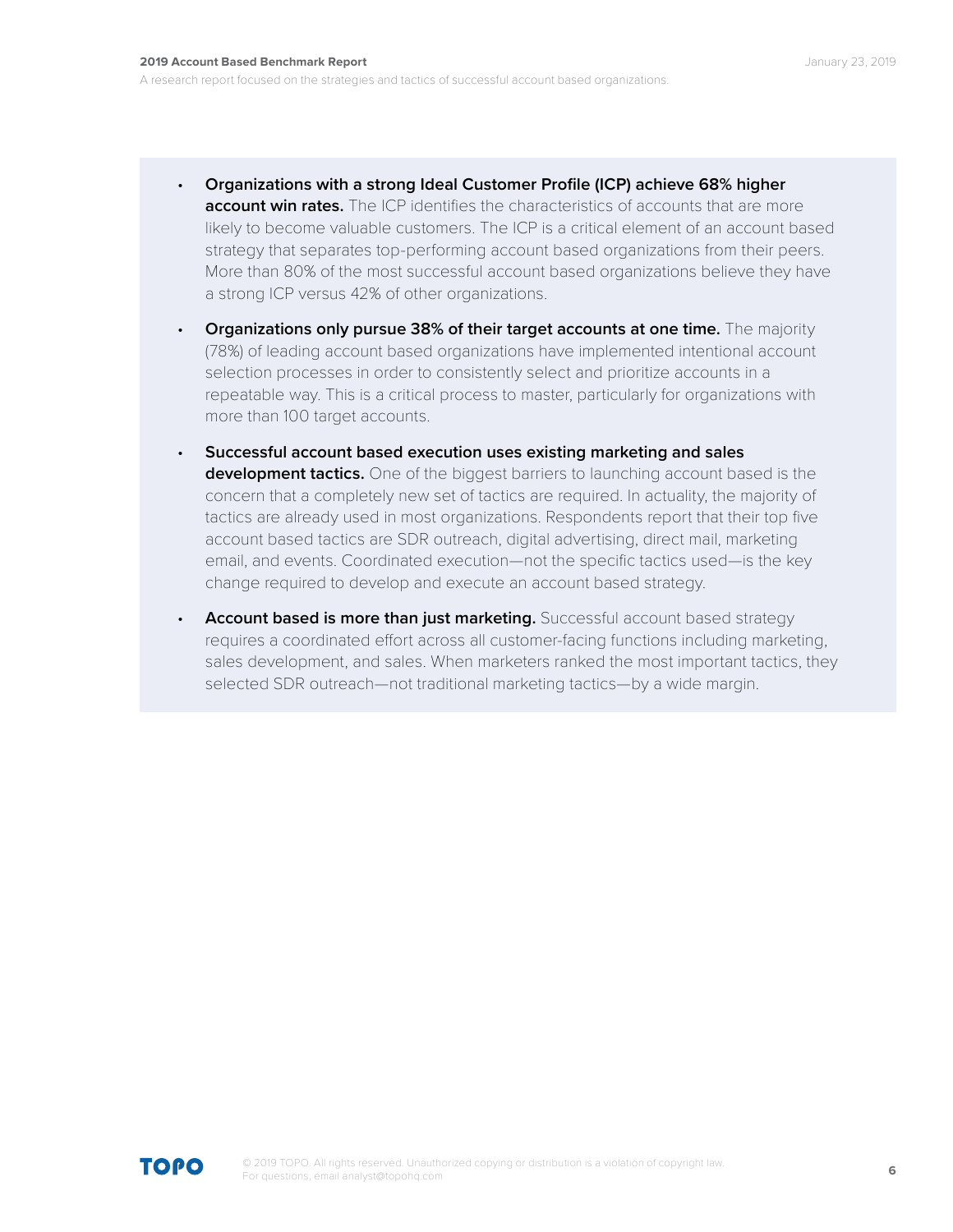## **MARKET OVERVIEW**

## **Account based GTM delivers key results that traditional GTM can't**

Most organizations initially adopt an account based strategy to improve critical business results, such as pipeline efficiency, retention, expansion, and customer lifetime value. Most organizations we surveyed saw some improvement right away (e.g. increased engagement in target accounts) and realized improvement over time for other results (e.g. increases to ACV and LTV).

Comparing account based to a traditional go-to-market (GTM) approach, we found that respondents overwhelmingly indicated an account based approach is superior (see Figure 1). Even sales cycle, the least likely result to improve, was better for 65% of respondents.

The results also highlight the measurement challenges organizations face, particularly in the first year of account based adoption. In the first year, 49% of companies were not able to say if their account based initiatives delivered a better ROI, a figure that dropped to only 8% for companies with more than 24 months of account based experience.



#### **"Does your account based GTM perform better than your traditional GTM across key organization results?"**

**Percent of respondents that say account based improves key results** (Figure 1)

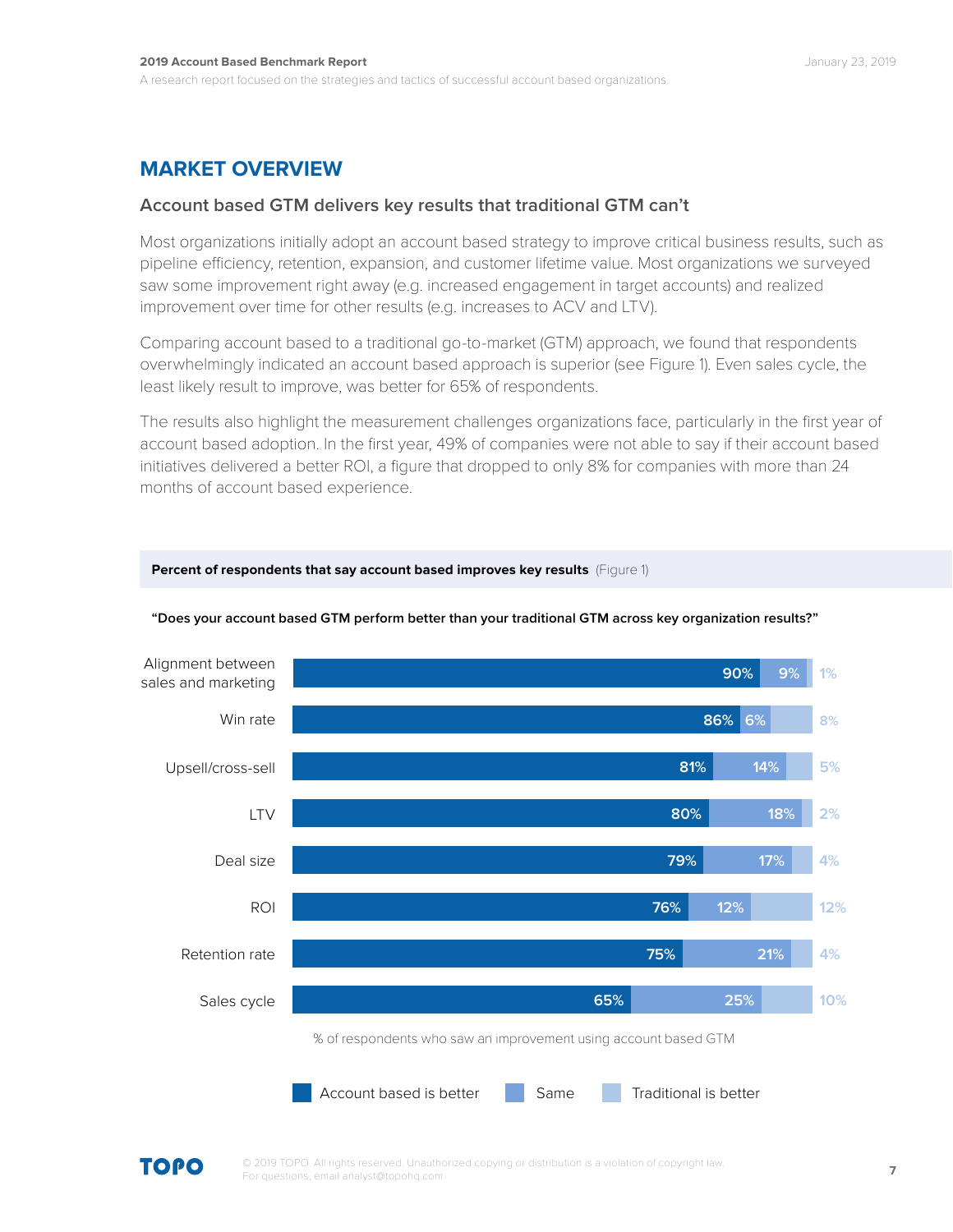## **Orchestration, alignment, and target account list identification are leading success factors**

When we look at the factors that have made account based organizations successful, it's not surprising that orchestration tops the list (see Figure 2). Orchestration—coordinating efforts across sales and marketing—is a hallmark of effective execution, but account based has driven organizations to direct those efforts against the right accounts (ICP), and is why organizations are seeing greater success with an account based strategy.

Defining the Ideal Customer Profile (ICP), which captures the characteristics of the best fit and highest value accounts, was only selected as a top three success factor by 15% of respondents. However, our benchmark shows that the top-performing account based organizations are nearly twice as likely to have developed a strong ICP.

Organizations frequently look to technology when first implementing an account based approach, but technology was only indicated as a key contributor to success by 11% of respondents. This reinforces the importance of establishing an account based strategy before focusing on technology.

#### **Key account based success factors** (Figure 2)



#### **"What are the most important factors contributing to account based success?"**

% of respondents who identified this as a top 3 success factor

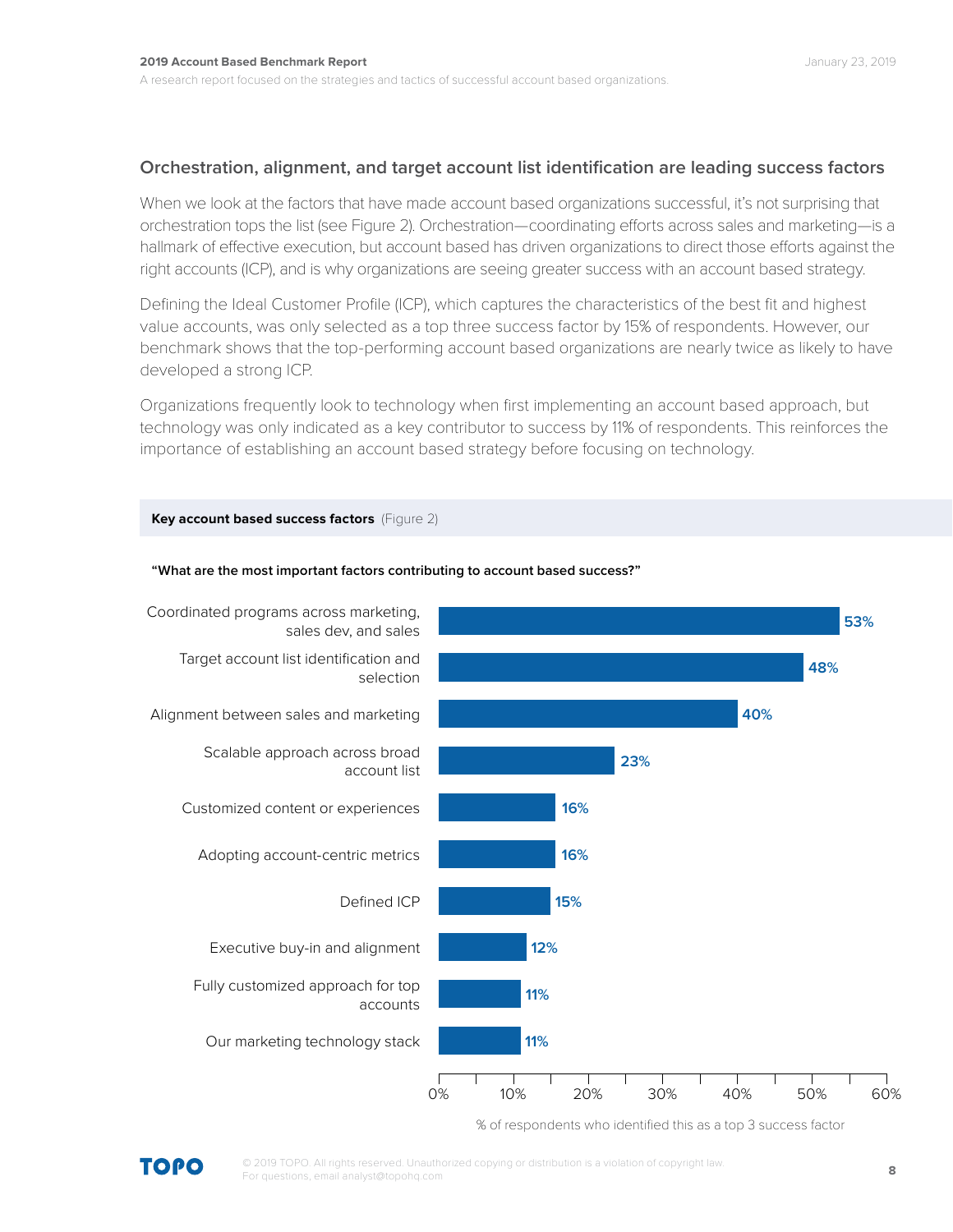## **Scale is the top account based challenge of 2019**

Although most organizations understand the benefits to adopting an account based approach, many still struggle to operationalize a repeatable account based approach (see Figure 3). Many organizations initially prove success against a limited set of accounts, and rely on non-scalable approaches to coordinated execution, customization, and measurement.

Successfully scaling account based initiatives requires developing repeatable, scalable, and often technology-enabled approaches to planning, customization, and coordinated execution.

While scale is a major challenge today, we expect more organizations will focus on creating a consistent and repeatable approach as account based strategies continue to mature. Key drivers of scale include:

- **Implementing an account selection and rotation process** This allows an organization to group accounts that can be treated similarly and provides visibility into the content, messaging, and resources that will be required for execution in the coming months and quarters.
- **Tiering the target account list and aligning resources to the tiers** Account based strategy requires intentionally prioritizing how resources are applied. Organizations that don't align resources against tiers based on expected account value use a one-size-fits-all approach, losing the benefit of intentionally applying resources where they deliver the highest returns.

#### **Biggest account based challenges** (Figure 3)

**"What are the biggest challenges to starting, continuing, or scaling your account based initiatives?"**



% of respondents who identified this as a top 3 challenge

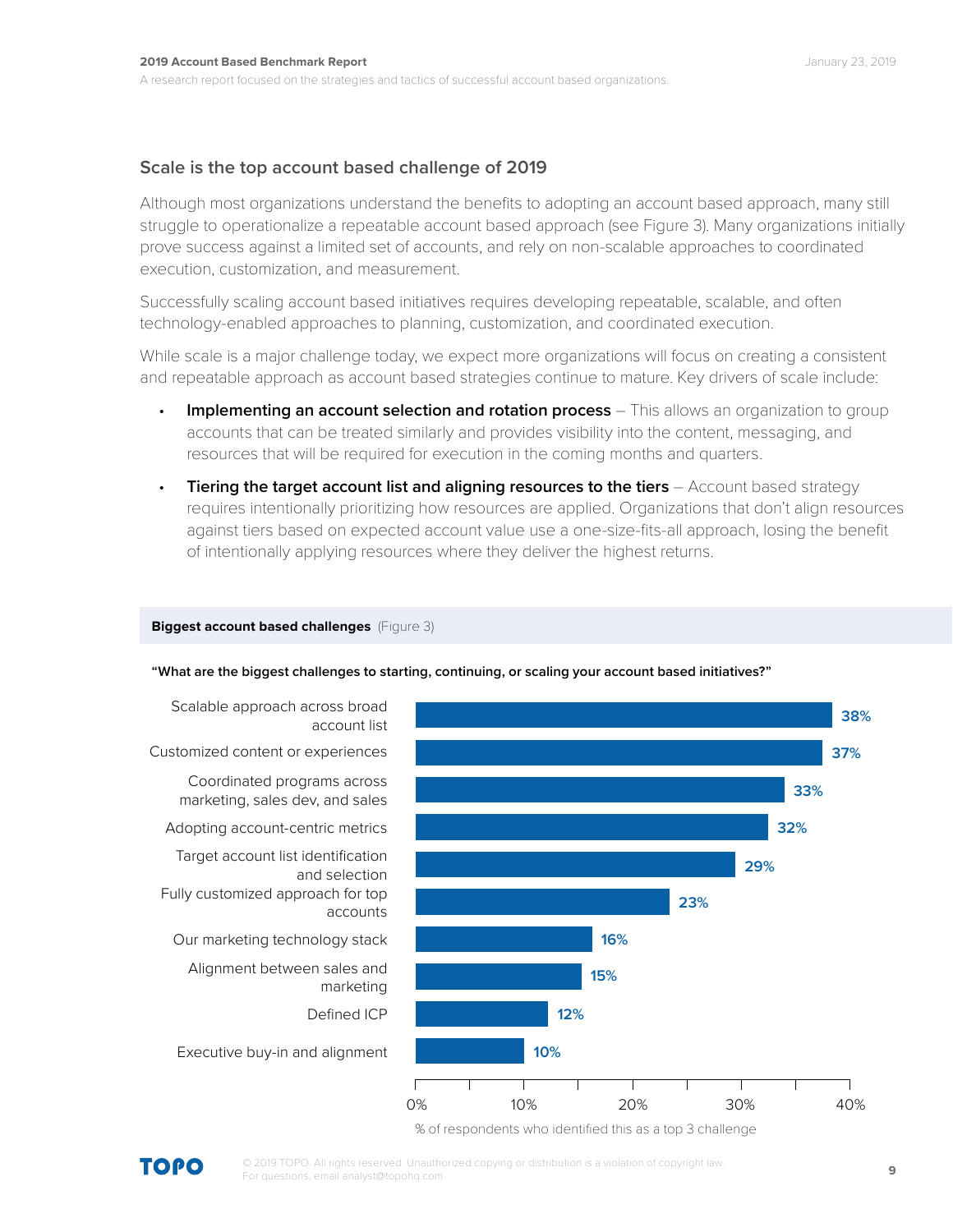## **Account based spending is expanding rapidly, increasing by 41% in 2019**

Account based spend is expected to increase by 41% (see Figure 4), likely because organizations of all sizes are seeing positive results from account based efforts overall.

In organizations selling enterprise B2B solutions, we expect account based investments to continue to grow significantly. Our benchmark shows that companies with target account ACVs above \$75K are expecting to increase account based investments by 42% in the next year. As investment continues to shift to account based, we will see enterprise B2B marketing ultimately become account based by definition. As this shift happens, traditional investments in volume-focused marketing activity will fall in these organizations.

That said, our research shows mixed investment plans for organizations with average target account ACVs under \$25K, including significant decreases in account based investments at some organizations. Of note, organizations that have experimented in recent years with account based in transactional, low-value markets will reduce the share of marketing budgets dedicated to account based initiatives.

## **Account based budgets for 2019** (Figure 4)



#### **"How much do you expect your annual account based spend to increase in 2019?"**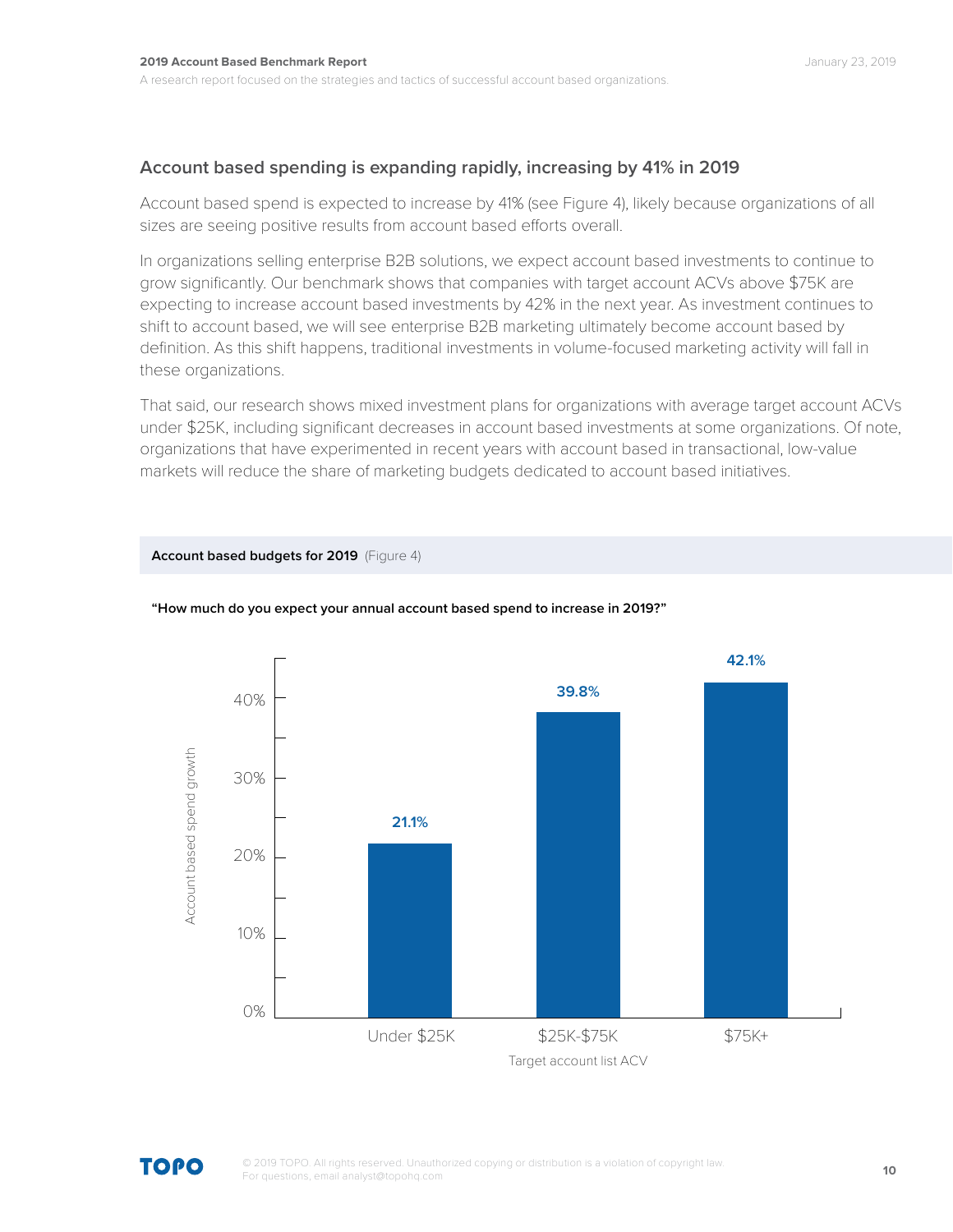## **STRATEGY**

## **Account based spend represents more than 20% of marketing budget across all segments**

Much of today's innovation around account based is being driven by small and mid-market organizations. These companies are quicker to adapt to changes in the market and thus provide insights into where the market is heading.

In years ahead, we expect to see more companies investing 40%+ of marketing budgets on account based initiatives (see Figure 5), in line with investments at smaller companies today. This increase will come from the expanded role of account based initiatives, particularly as the account based investment evolves from strategic or enterprise sales segments into mid-market and commercial sales segments at enterprise B2B companies.

As the go-to-market mix evolves, many of the best practices of account based strategy and execution will be adopted as general best practices for enterprise B2B marketing.





#### **"What percentage of your marketing budget is devoted to account based?"**

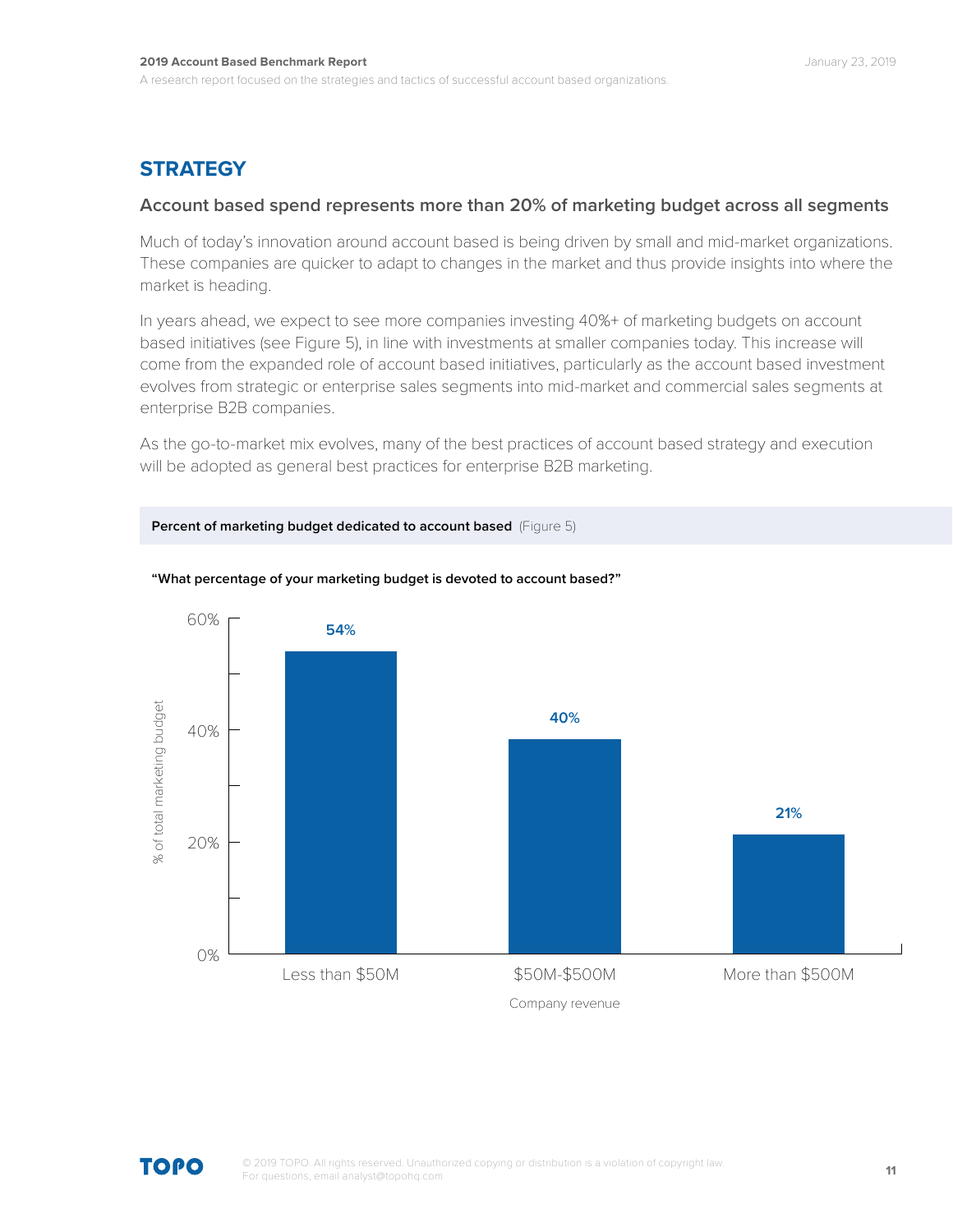## **New customer acquisition is the primary focus for account based**

**Account based target focus** (Figure 6)

Organizations continue to focus the majority of their account based efforts on acquiring new customers, rather than on expanding existing customers (see Figure 6). Moreover, only 4% of respondents leverage account based efforts to support partners.

The largest companies (\$1B+ revenue) split their account based focus roughly in half between customers and prospects, while the smallest organizations (<\$25M revenue) only invest 18% of account based efforts in current customers.

As organizations grow, investment will shift increasingly to creating the right experience for customers to drive usage, retention, and growth. This shift will cause a significant expansion in the scope of customer marketing leaders in particular, and make them a key stakeholder in the development and execution of account based strategies.



**"What percentage of your account based effort is focused on current customers vs. net-new acquisition vs. partners?"**

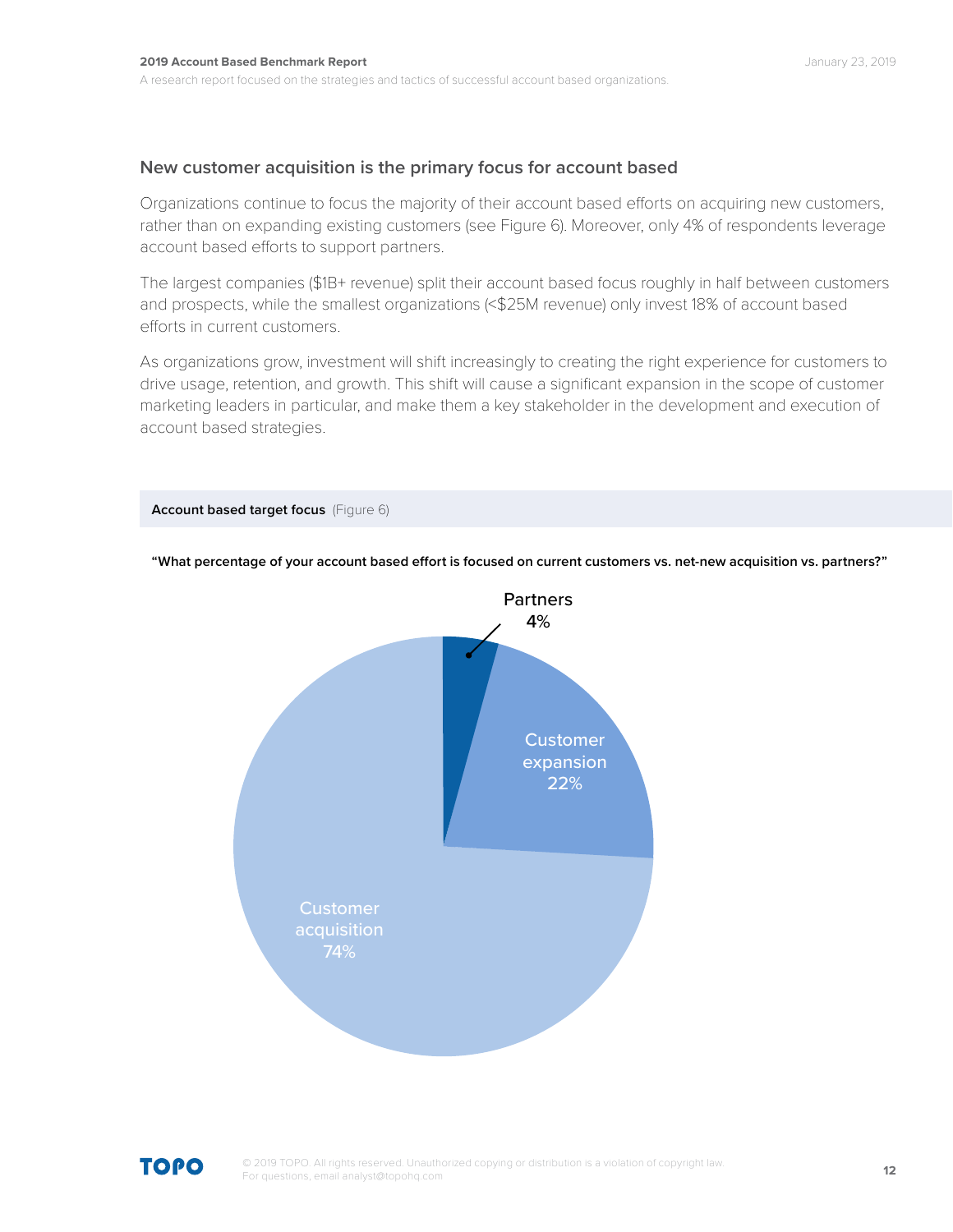## **Top-performing account based organizations have a strong ICP**

The ICP identifies the characteristics of the accounts that are most important to the organization. As such, the ICP is a critical foundational element of an organization's account based strategy. Without one, organizations struggle to align efforts to a shared list of target accounts.

The benchmark data shows just how critical an effective ICP is. Organizations that developed a strong ICP average a 68% higher account win rate, and 81% of top-performing organizations are confident in their ICP (see Figure 7).

A strong ICP is built on both qualitative and quantitative inputs. The organizations that combined qualitative input from stakeholders with prospect and customer data were 61% more likely to be confident that their ICP represents the attributes of the best accounts for the organization.

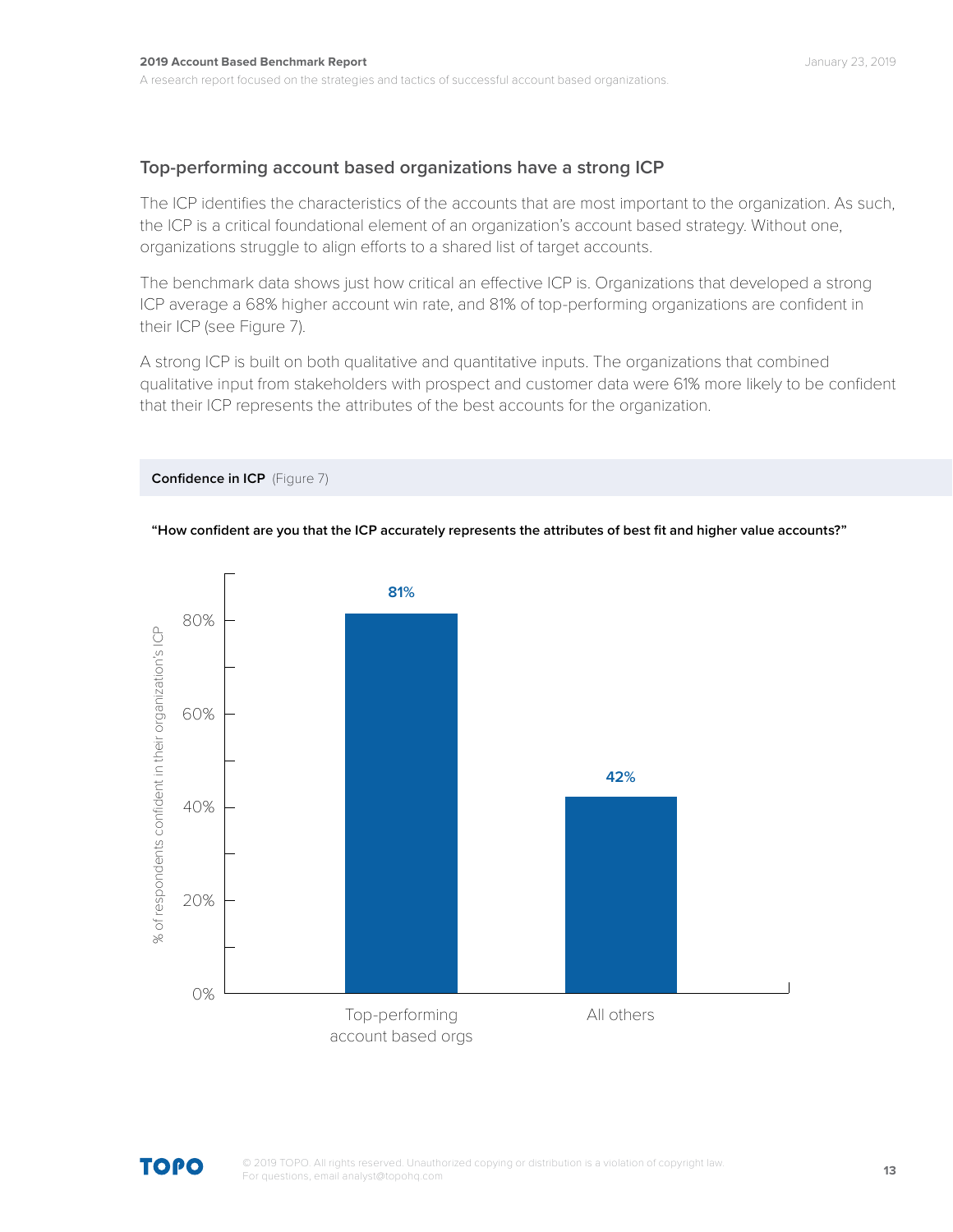## **METRICS**

## **For every five accounts targeted, account based organizations create one new sales opportunity**

An account based measurement model focuses on tracking engagement across an entire account, not just on engaging individual leads. It begins with the complete list of target accounts, which represents the addressable market for account based efforts. This list is the basis for calculating conversion at each point in the funnel. These conversion points are as follows (see Figure 8):

- **Engaged accounts** The number of target accounts that have reached a meaningful level of engagement, as defined by the engagement score. (Engaged Account Rate)
- **Opportunity accounts** The number of accounts with one or more new opportunities. (Opportunity Rate)
- **Closed-win accounts** The number of target accounts with a new closed-won opportunity. (Account Win rate)

Even within the target account list, metrics vary between prospective customers (net-new) and existing customers (expansion). Organizations will typically see higher account engagement rates, opportunity rates, and account win rates with customer accounts than with prospect accounts.

When compared to a traditional funnel, which often includes a high volume of unqualified prospects, an account based funnel is extremely efficient. This efficiency allows organizations to focus resources on just a portion of their addressable market, and ultimately deliver significant pipeline and revenue impact.

#### **Key account based metrics** (Figure 8)

| <b>METRIC</b>               | <b>BENCHMARK</b> | <b>CALCULATION</b>                                            |
|-----------------------------|------------------|---------------------------------------------------------------|
| <b>Engaged Account Rate</b> | 42%              | Engaged Accounts / Target Accounts                            |
| <b>Opportunity Rate</b>     | 21%              | Accounts with one or more new opportunities / Target Accounts |
| <b>Account Win Rate</b>     | 11%              | Closed-Won Accounts / Target Accounts                         |

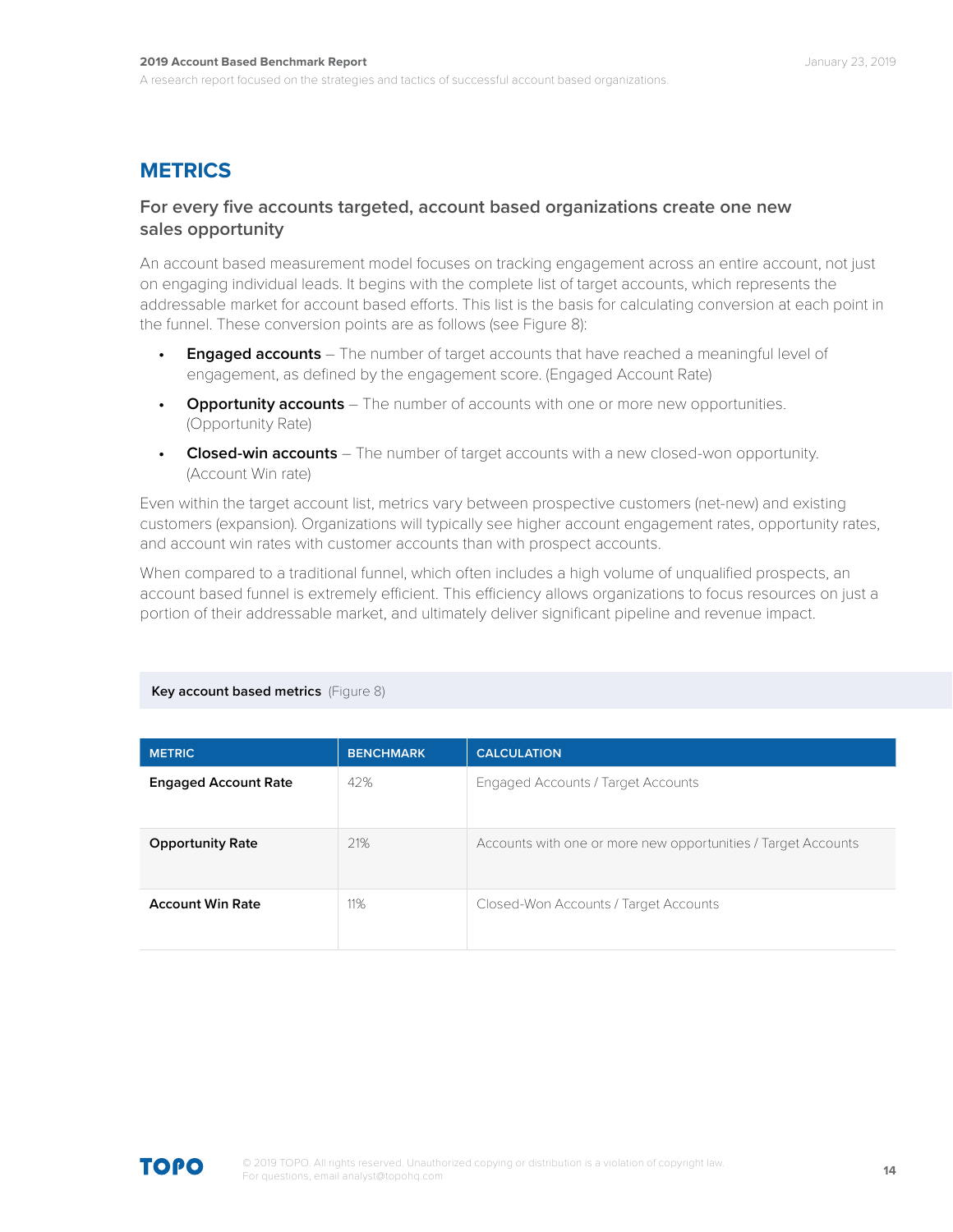## **Account based benchmarks differ based on target account list size**

Account based go-to-market strategy varies based on the number of accounts an organization is targeting. For smaller target lists (e.g. fewer than 100 accounts), organizations can afford to spend more time and resources per account. However, organizations with larger target lists (e.g. 5,000+ accounts) must tailor their efforts according to the relative value of certain accounts over others. Figure 9 shows the benchmarks for critical GTM metrics and standards based on target account list size.

| <b>CATEGORY</b>          | <b>BENCHMARK</b>                                                             | <b>LIST SIZE</b><br>$1-100$ | <b>LIST SIZE</b><br>100-1,000 | <b>LIST SIZE</b><br>$1,000+$ | <b>OVERALL</b>        |
|--------------------------|------------------------------------------------------------------------------|-----------------------------|-------------------------------|------------------------------|-----------------------|
| Funnel<br><b>Metrics</b> | Account Engagement Rate                                                      | 67%                         | 40%                           | 39%                          | 42%                   |
|                          | Opportunity Rate                                                             | 37%                         | 19%                           | 18%                          | 21%                   |
|                          | Account Win Rate (target accounts with<br>a new win / total target accounts) | 18%                         | 11%                           | 10%                          | 11%                   |
| <b>Process</b>           | Tiers                                                                        | $\overline{2}$              | 3                             | 3                            | N/A                   |
|                          | % Targeted Through Orchestrated<br>Outbound Each Quarter                     | 100%                        | 61%                           | 20%                          | 38%                   |
|                          | <b>SDR Qualification Criteria</b>                                            | Authority<br>and Need       | Authority<br>and Need         | Authority<br>and Need        | Authority<br>and Need |
| Organization             | Account Based Budget (as a % of<br>marketing budget)                         | $20% +$                     | $30% +$                       | $30% +$                      | $30% +$               |
|                          | Spend per Account                                                            | \$15,375                    | \$3,112                       | \$630                        | N/A                   |
|                          | % of Budget for Programs                                                     | $35%+$                      | 40%+                          | $40% +$                      | 40%                   |
|                          | Dedicated Account Based Leader                                               | Yes                         | Yes                           | Yes                          | Yes                   |
|                          | Accounts per SDR                                                             | $15 - 25$                   | $40 - 60$                     | 80-100                       | N/A                   |
|                          | Active Accounts per Account<br><b>Based Marketer</b>                         | $4 - 7$                     | 50-250                        | $500+$                       | N/A                   |
|                          | Account Based Marketing Spend<br>per Account Based Marketer                  | \$300K+                     | \$300K+                       | \$300K+                      | \$300K+               |

## **Account based benchmarks** (Figure 9)

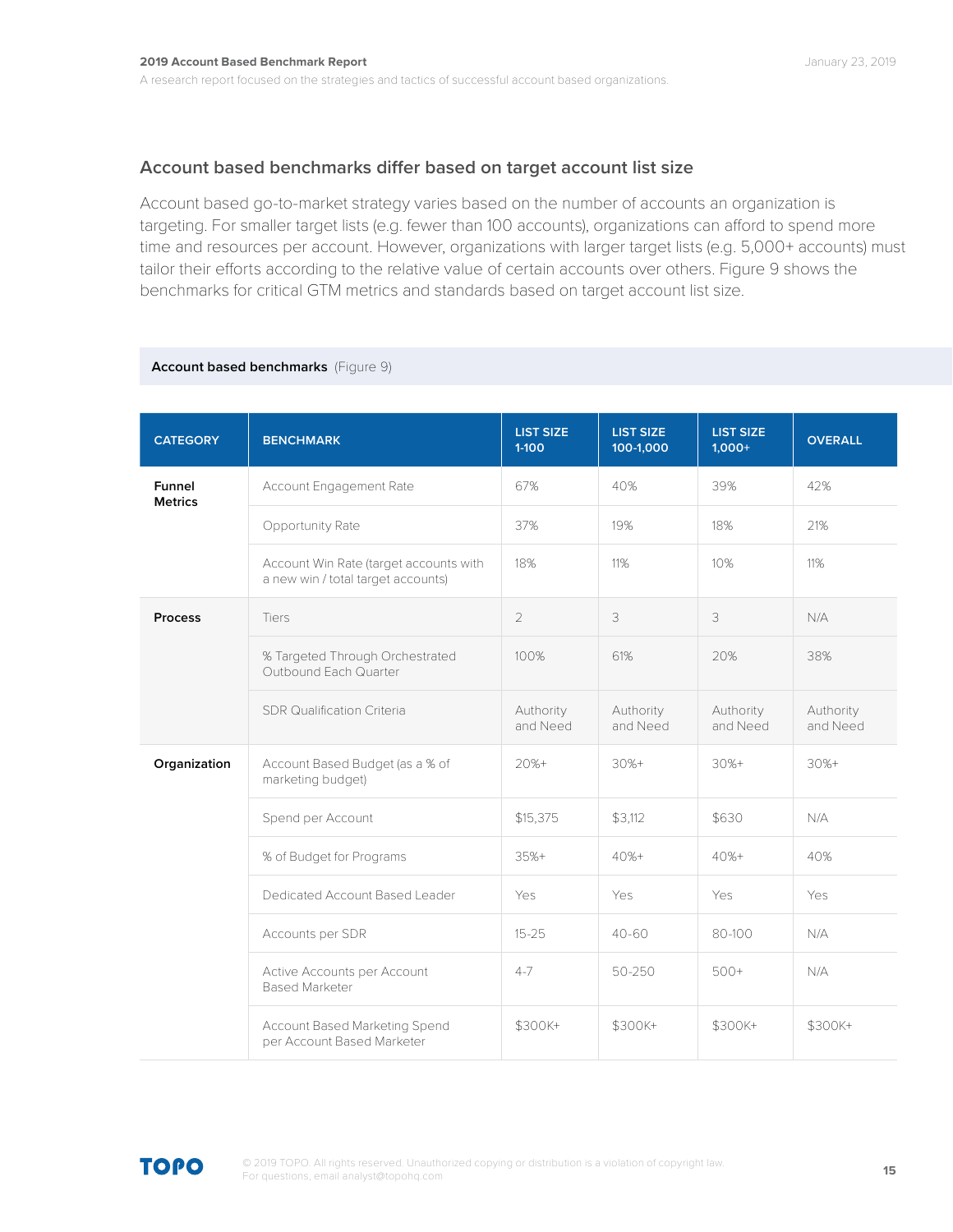## **ORGANIZATIONAL DESIGN**

## **Top-performing organizations are 33% more likely to have a dedicated account based leader**

Adopting account based is a strategic organizational decision and requires dedicated leadership.

Account based leaders not only oversee planning and execution, they drive the organizational change needed to adopt account based, shift organizational resources, and change the way companies measure their results.

Not surprisingly, larger companies are more likely to assign an account based leader (see Figure 10). Specifically, companies with more than \$500M in revenue are 38% more likely to assign a dedicated account based leader than companies with less than \$50M in revenue.

Companies starting their account based efforts today are learning from the mistakes of those that went before them. This is evidenced by 67% of companies in their first year of account based efforts having already established an account based leader.

While the account based leader is critical, many organizations implement a successful account based strategy without additional dedicated resources. Instead, they support the leader with existing staff and shared resources. When organizations do add dedicated resources, they are most likely to add account based SDRs and marketing program managers.



## **Companies with a dedicated account based leader** (Figure 10)

#### **"Do you have a dedicated account based leader?"**

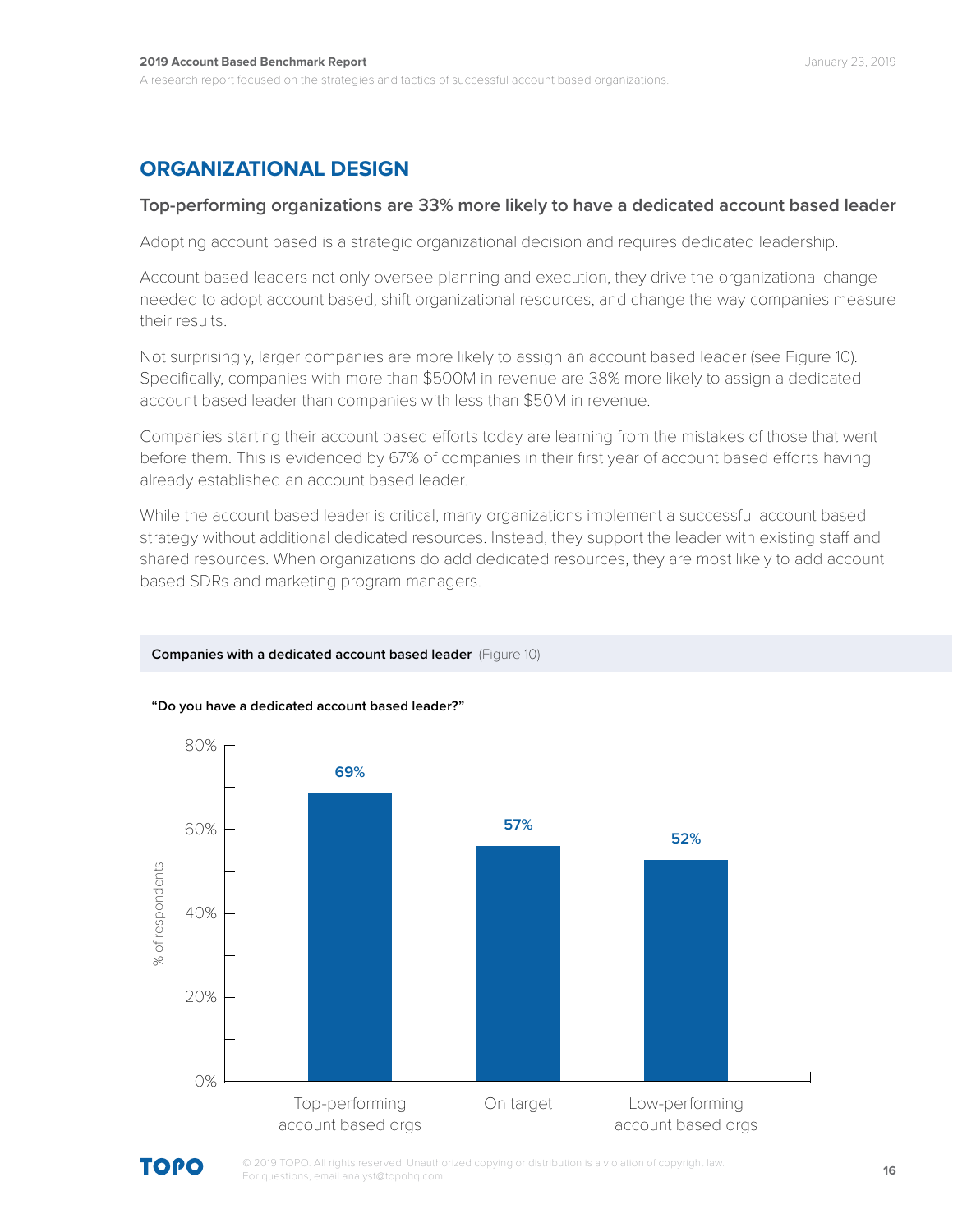## **Account based strategy is not just a marketing initiative – it's cross-functional**

Account based is not just a marketing initiative. Nearly every respondent indicated that sales and sales development are included in account based execution (see Figure 11).

In fact, organizational alignment is essential to cross-functional implementation, adoption, execution, and scaling of the account based strategy.

While marketing, sales development, and sales participation is universally high, the best performers are 3X more likely to involve customer success and 96% more likely to involve account management than underperformers. This disparity shows the broader adoption of account based across the entire customer lifecycle within the best-performing organizations.



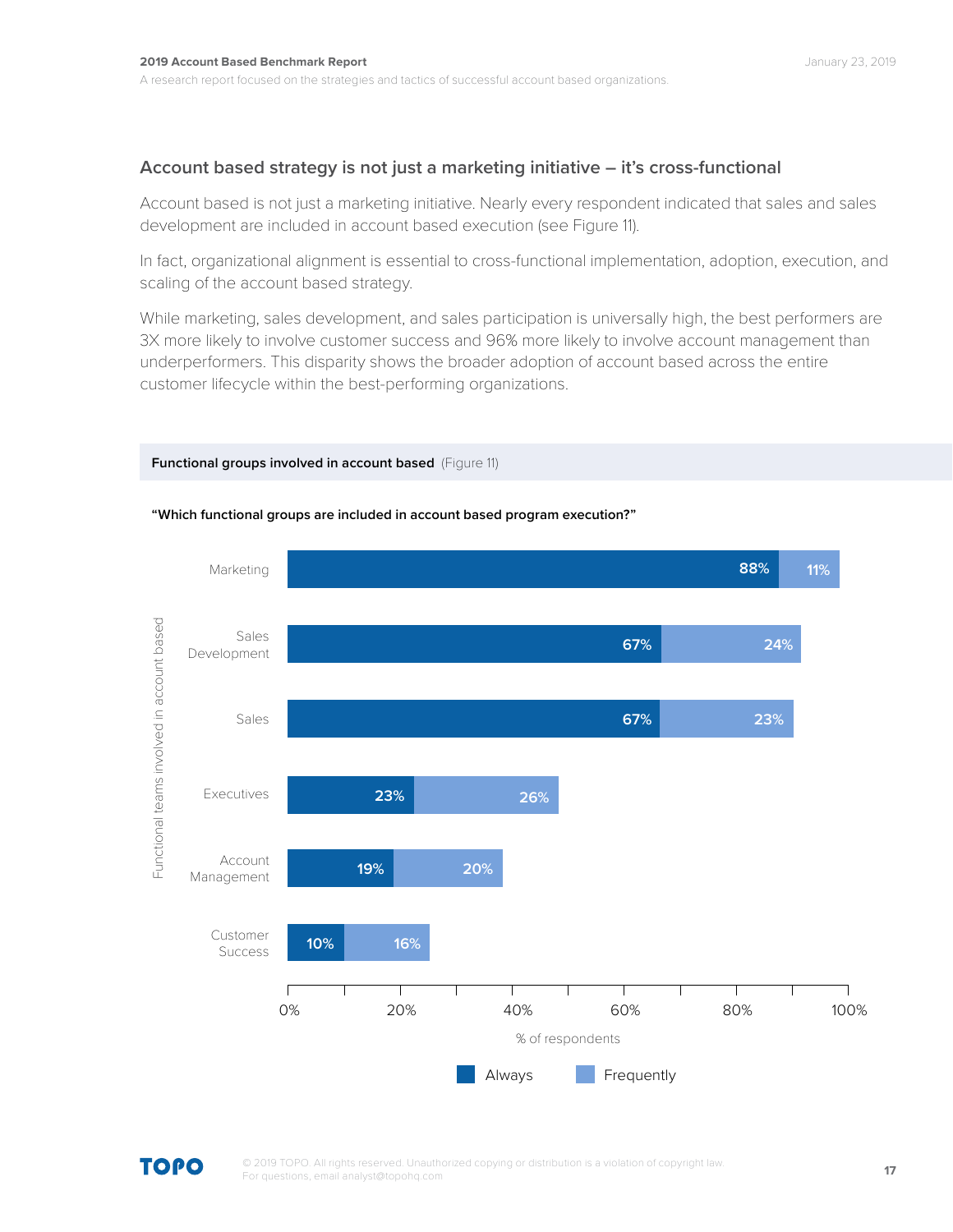## **Top-performing account based programs have account based SDRs**

Despite standard sales development best practices that call for SDRs to be segmented into separate inbound and outbound roles, account based SDRs are focused on an assigned set of target accounts and own all outbound touches and inbound follow-up (see Figure 12). This allows them to more effectively manage and customize their conversations across multiple contacts in an account. While the majority (71%) of organizations have adopted this hybrid structure for SDRs that support target accounts, top-performing organizations adopt this structure at even higher rates (83%).

The next step is to have account based SDRs who focus exclusively on target accounts, something that 45% of top-performing account based organizations have put in place. These SDRs do not call any account not on the target list. Account based SDR programs force an increased level of focus on the target accounts. These SDRs must find meetings from within the target accounts, leading to the creation of opportunities that are more likely to close and are of higher value to the organization.

## **Companies with account based SDRs** (Figure 12)



## **"Does your organization have SDRs to support your account based efforts?"**

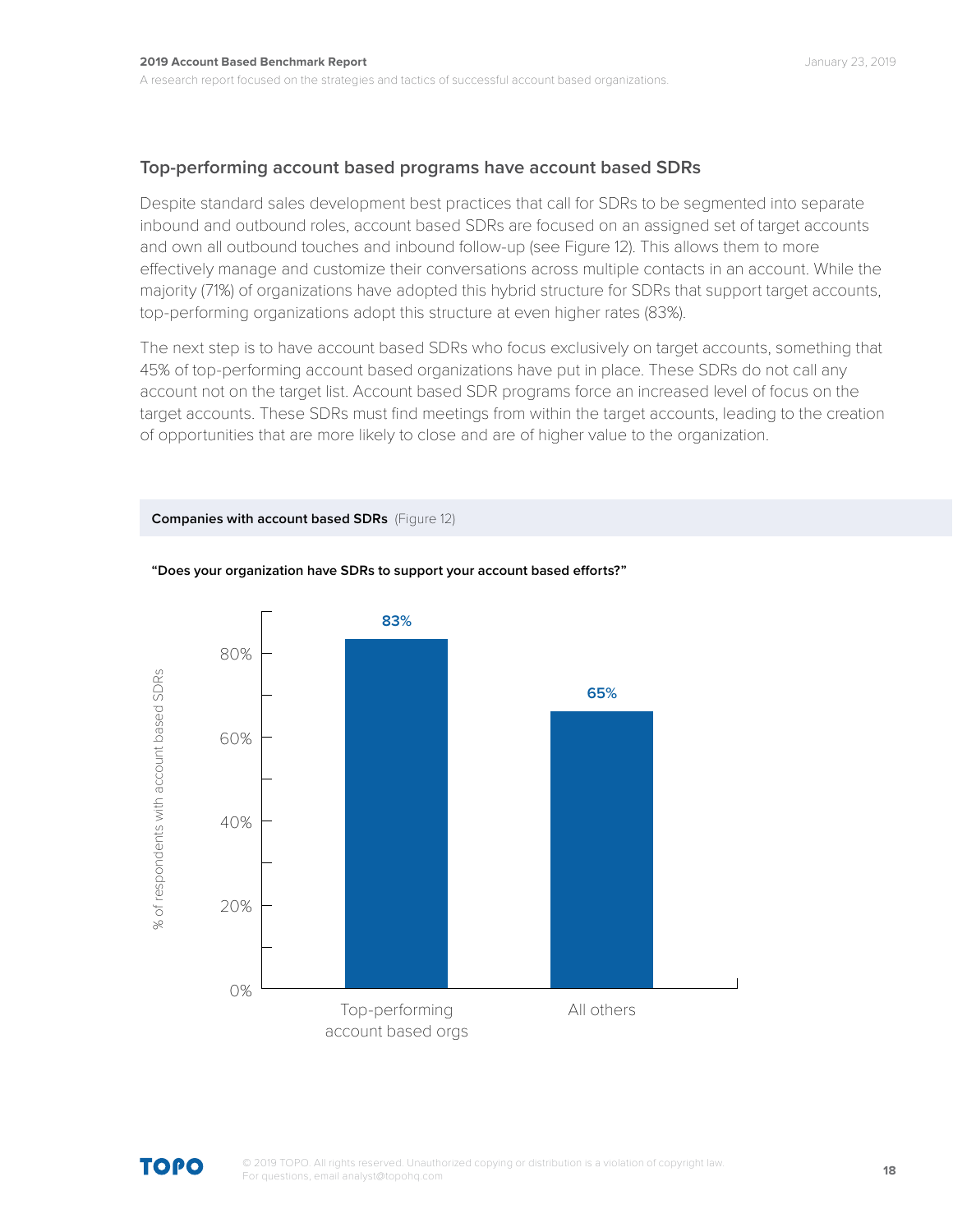## **PROCESS**

## **Organizations only pursue 38% of their target account list at one time**

Leading account based organizations have embraced account selection, with 78% establishing an intentional account selection process. Companies with an account selection process realize 13% higher account win rates than those that do not.

Account selection is the process for selecting a subset of the overall target list that will be actively pursued (the rest of the target list is put on hold in the meantime). Organizations with more than 5,000 target accounts only actively pursue 16% of the list on average at any given time (see Figure 13).

Given resource constraints, it is important that organizations establish a process for identifying which accounts to actively target, and rotating accounts from inactive to active and vice versa. Account selection allows organizations to focus resources where they are most likely to drive the biggest results, grouping accounts for more efficient execution or identifying accounts that are most likely to convert in a specific period of time.

An account selection process often includes a combination of sales input, company data, and intent data. For lists with more than 5,000 accounts, the most important inputs are intent data and company information like industry and technology.

Organizations with more than 1,000 target accounts should generally expect to target more than half of those accounts as part of always-on marketing efforts, and pursue between 10% and 25% a quarter as part of orchestrated outbound programs.



**Percent of target account list actively pursued** (Figure 13)



© 2019 TOPO. All rights reserved. Unauthorized copying or distribution is a violation of copyright law. For questions, email analyst@topohq.com

Target account list size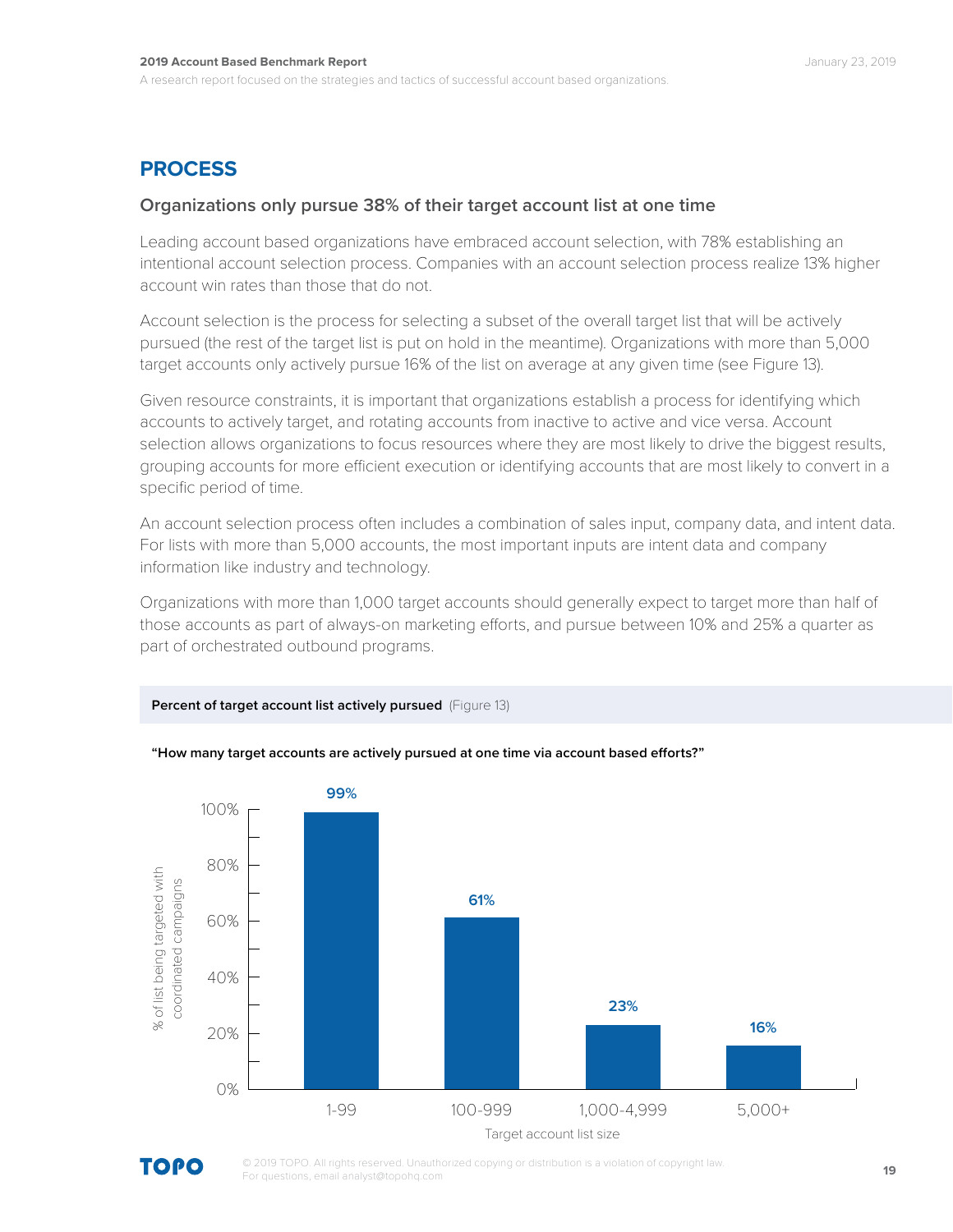## **TACTICS**

## **Leading account based organizations use orchestrated account based plays across every stage of the funnel**

There are four primary types of orchestrated account based plays—plays that drive engagement, plays that result in new meetings, plays that increase the velocity of a deal through the funnel, and plays that expand an existing footprint in an account. While orchestrated plays are fundamental to most account based organizations, top-performing organizations are more likely to use orchestrated plays throughout the funnel (see Figure 14).

Top-performing account based organizations are slightly more likely to use engagement and meeting plays (16% and 8% higher likelihood, respectively). The greatest disparity lies in the use of velocity plays and expansion plays, with leading organizations using them 51% and 31% more, respectively.

These results highlight two key opportunities to expand the focus of an account based strategy: develop velocity plays to support active pipeline opportunities and create expansion plays to drive customer growth.



**Types of orchestrated plays** (Figure 14) **"What type of orchestrated plays do you run?"**

Top-performing account based orgs **All others** 

| <b>PLAY TYPE</b> | <b>DESCRIPTION</b>                                                                                                                                  |
|------------------|-----------------------------------------------------------------------------------------------------------------------------------------------------|
| Engagement       | Plays that drive engagement with a target account.                                                                                                  |
| <b>Meeting</b>   | Plays designed to drive meetings, often using a high-value sales offer in conjunction with coordinated<br>marketing and sales development activity. |
| Velocity         | Plays designed to progress an account through the funnel.                                                                                           |
| Expansion        | Plays to add licenses or product to an existing account or to expand into additional areas of the account.                                          |
| <b>TAAA</b>      | a 2019 TOPO, All rights reserved. Unauthorized conving or distribution is a violation of convright law                                              |

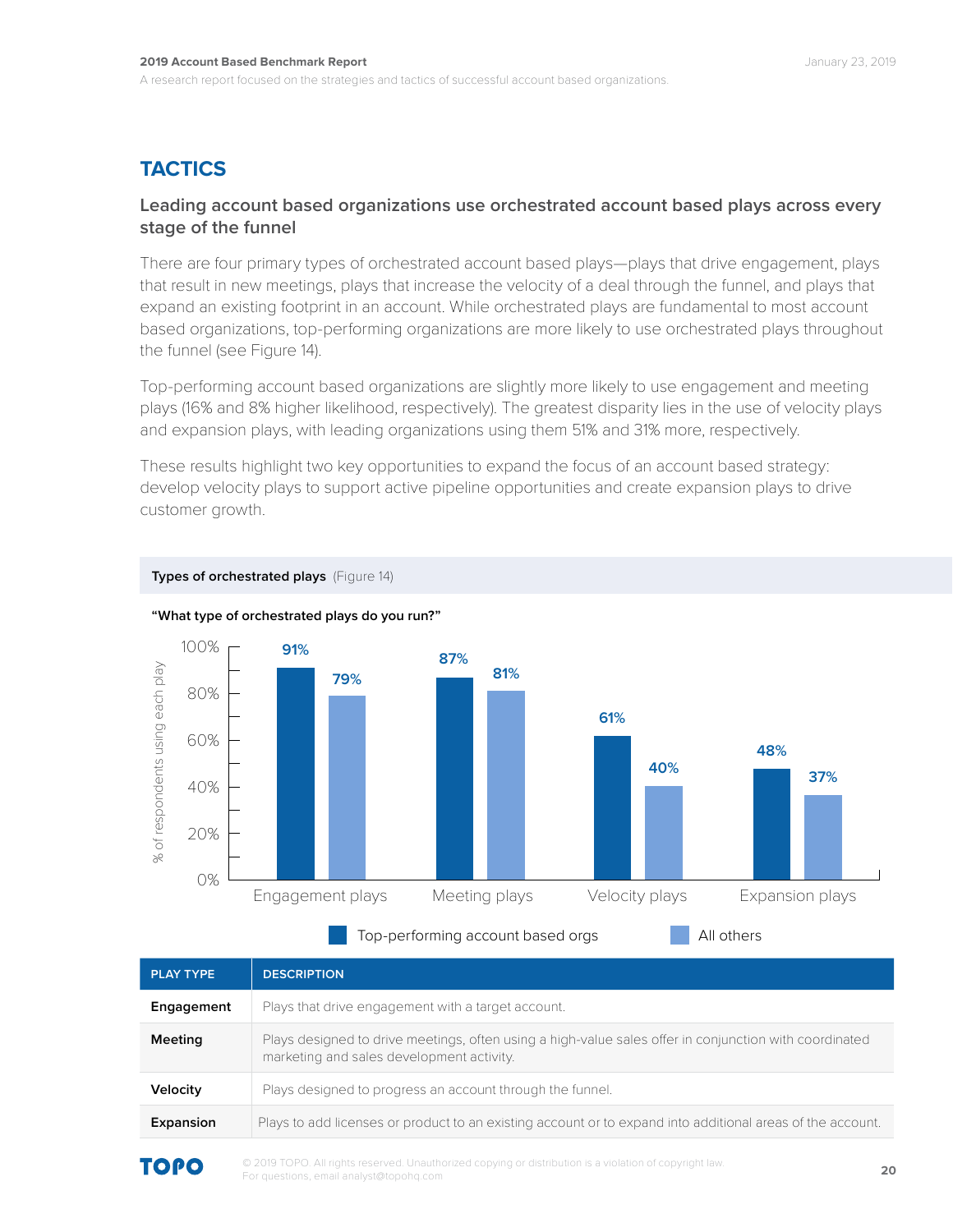## **SDR outbound is the most critical account based tactic**

Organizations executing account based strategies use many of the same tactics and channels as with a traditional GTM, but prioritize those tactics and channels much differently from a resource and budgeting perspective. Most notably, SDR outbound is the most important tactic used by account based organizations, with 88% rating it as important (see Figure 15). Events, exec-to-exec outreach, and direct mail are also rated as extremely or very important by more than two-thirds of respondents.

Customized content development is seen as important by 63%, but is only used by 47% of organizations. This may speak to the fact that account based organizations noted creating custom content or experiences as one of their top challenges.

There is a notable negative perception of site personalization and site chat/messaging among respondents not using these tactics, while satisfaction is relatively high among those that have adopted them. While this perception can be a barrier to growth of these tactics, we expect strong satisfaction among adopters to drive expansion of site chat/messaging in particular for account based use cases.

## **Most important account based channels** (Figure 15)

| <b>CHANNEL</b>                         | % RATE AS IMPORTANT | % USING | % SATISFIED* |
|----------------------------------------|---------------------|---------|--------------|
| SDR Outbound (email, phone)            | 88%                 | 87%     | 82%          |
| Events                                 | 72%                 | 67%     | 78%          |
| <b>Executive-to-Executive Outreach</b> | 70%                 | 64%     | 59%          |
| <b>Direct Mail</b>                     | 67%                 | 73%     | 69%          |
| <b>Digital Advertising</b>             | 64%                 | 79%     | 85%          |
| <b>Content Development</b>             | 63%                 | 47%     | 61%          |
| SDR Social (e.g. LinkedIn)             | 57%                 | 72%     | 61%          |
| <b>Marketing Email</b>                 | 56%                 | 70%     | 83%          |
| <b>Site Personalization</b>            | 39%                 | 37%     | 63%          |
| <b>Content Syndication</b>             | 31%                 | 48%     | 73%          |
| <b>SDR Personalized Video</b>          | 23%                 | 28%     | 50%          |
| <b>Site Chat/Messaging</b>             | 22%                 | 17%     | 74%          |

#### **"What channels and tactics do you use for your account based efforts?"**

#### % of respondents

\*Among those using the channel or tactic

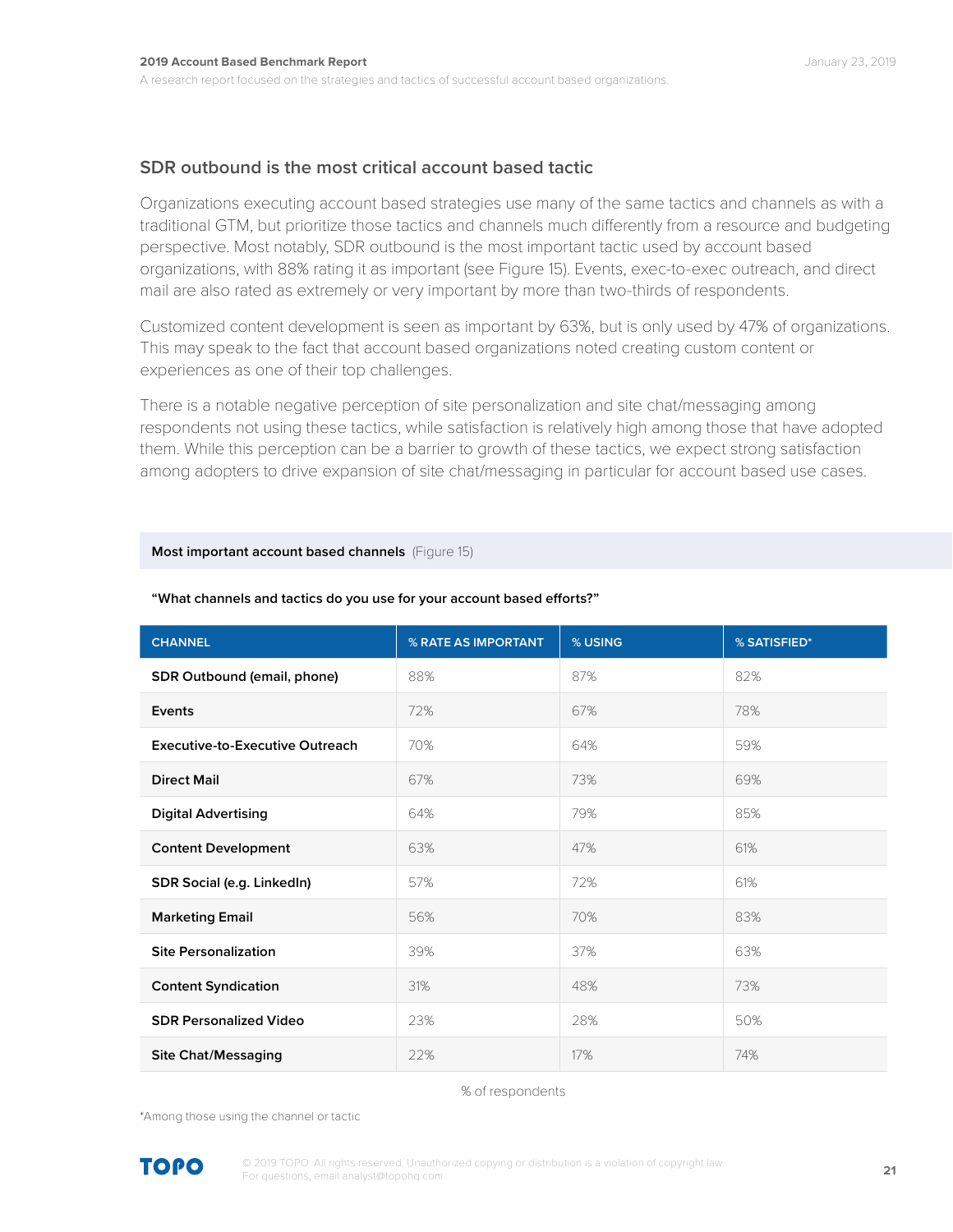## **Top-performing account based organizations target 33% more contacts in each account**

Not surprisingly, companies that close larger deals target more contacts per account on average. Interestingly, top performers across every deal-size tier target more contacts per account—33% more on average (see Figure 16). That percentage is even higher when they are pursuing the largest ACV opportunities (\$250K+).

These organizations recognize the value of customizing content for individual stakeholders, creating distinct offers and messages for contacts in different roles. Organizations piloting their first account based effort should develop distinct messaging for at least two contact roles.

A recommended initial approach is to separate messaging and offers for an entry-point contact and a decision maker or stakeholder contact. As the account based effort matures, organizations will develop a broader range of offers and messaging for various contact personas and scenarios.





#### **"How many contacts per account are actively targeted in your account based programs?"**

**TOPO**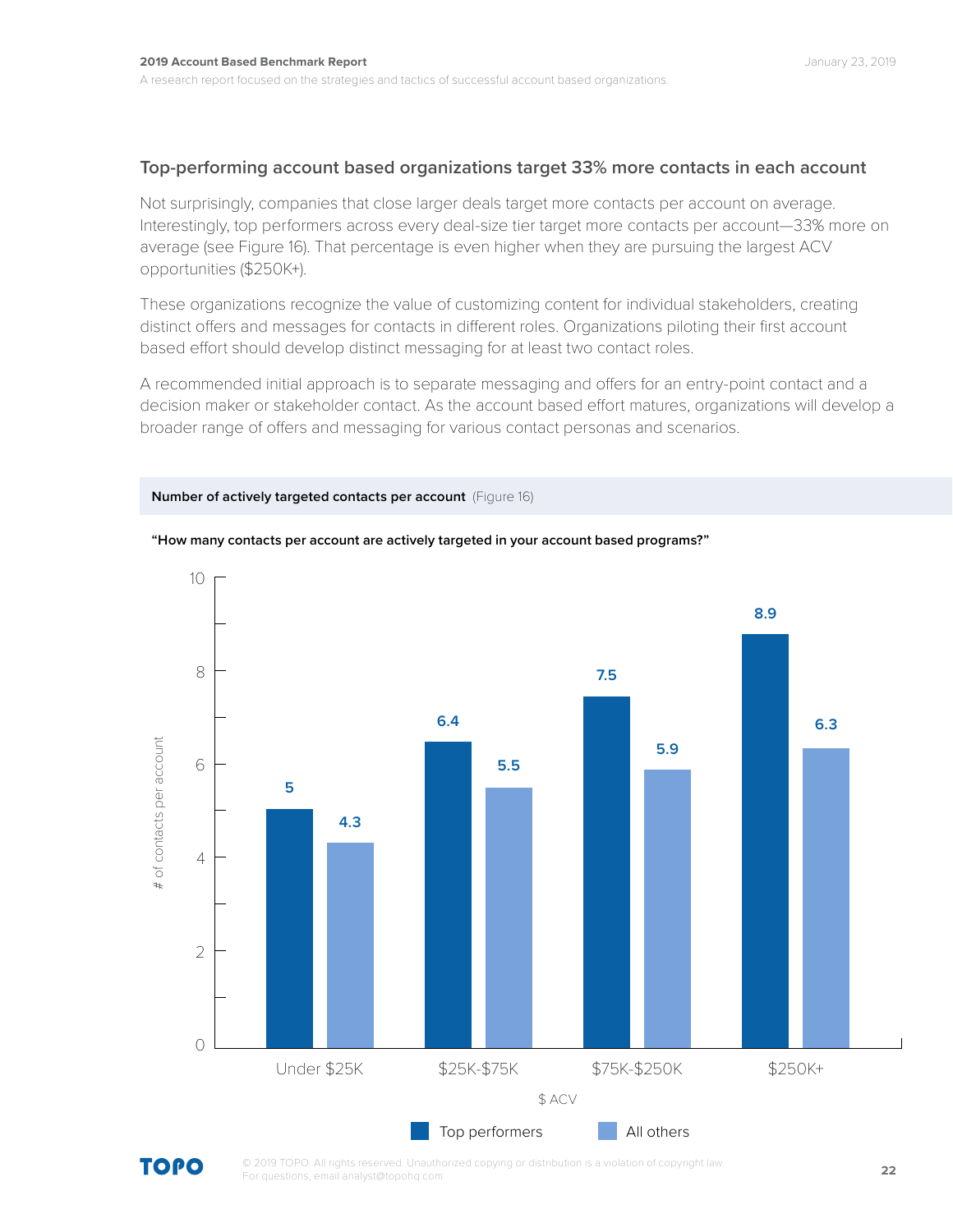## **Events and digital advertising comprise 62% of account based spend**

Not surprisingly, events capture the single greatest portion of tactic spend, at 34%, closely followed by digital advertising, at 28% (see Figure 17). Respondents registered high levels of satisfaction with both of these tactics (see Figure 15). Digital advertising and content syndication, when looked at together, make paid digital tactics the single largest category spend—again, categories that respondents are highly satisfied with.

Organizations targeting small account lists invest a larger share of budget in events and direct mail, whereas the percentage going to digital advertising and content syndication increases for the largest lists. This makes sense given the relatively high expense of events and direct mail, and relatively low expense of digital ads and syndication. Moreover, organizations are more likely to engage a higher percentage of their large contact lists via digital means.

Account based organizations need to shape their marketing budget to account for a blend of tactics. On the one hand, they need to ensure broad coverage over an extended time (using tactics such as email, digital advertising, and content syndication). However, when an account is prioritized for inclusion in outbound programs, organizations need to employ higher impact efforts such as direct mail in coordination with SDR outreach.



## **"How much do you spend on each channel or tactic for your account based programs?"**

**Percent spend by channel for account based programs** (Figure 17)

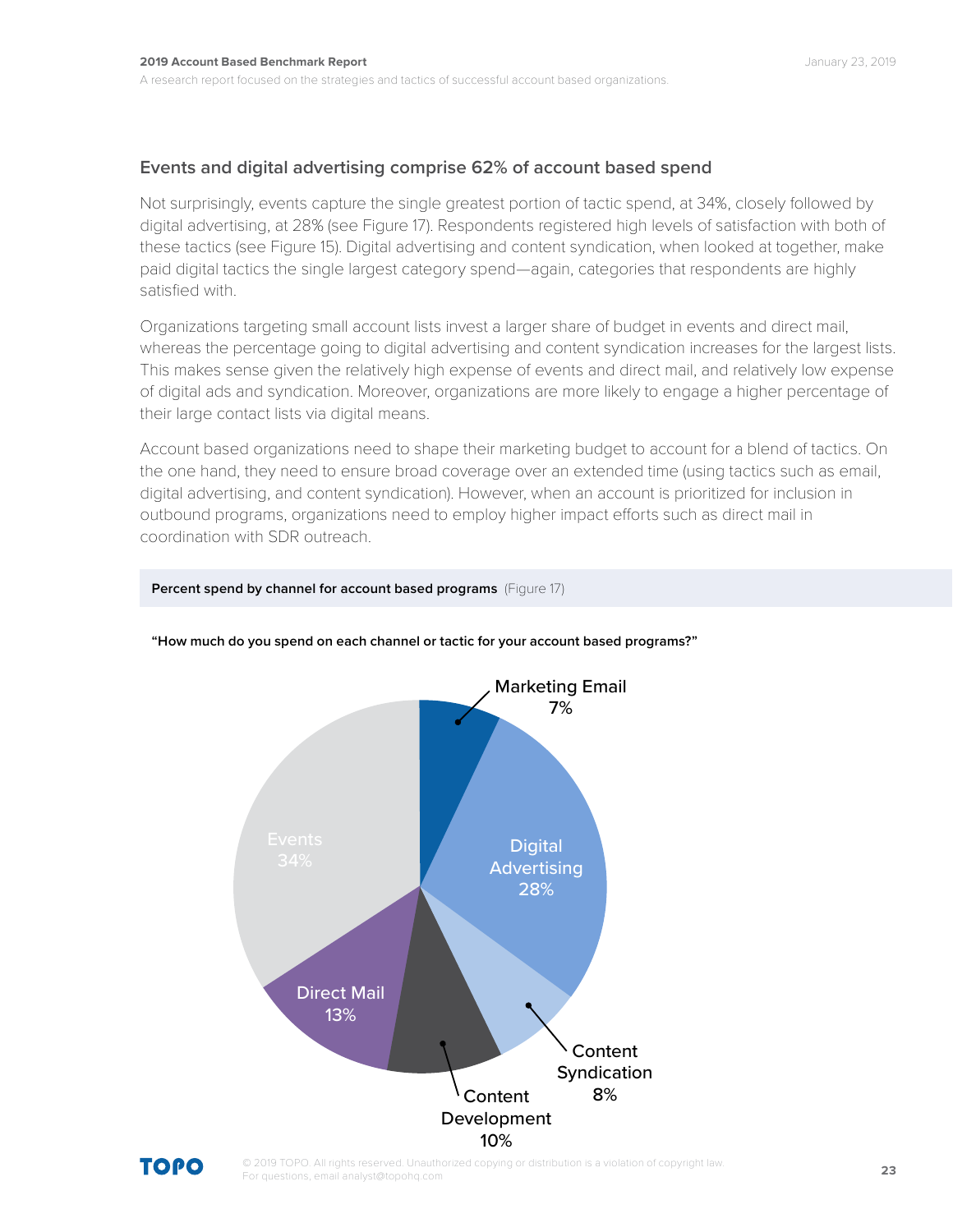## **Organizations invest between 0.5%-2% of expected ACV for each target account**

To ensure a profitable and economically feasible account based approach, organizations need to adjust the amount they spend per account based on the number of accounts they are targeting. While organizations with smaller target account lists spend significantly more per account, companies spend more than \$15,000 per account for lists with fewer than 100 accounts (see Figure 18). For lists with fewer than 100 accounts, companies spend more than \$15,000 per account. For lists with more than 5,000 accounts, companies spend just over \$500 per account, a nearly 30x difference in spend.

Spend per account also varies significantly with ACV. Companies with a \$250K+ ACV spend nearly \$4,500 per account, compared to just \$650 for companies with an ACV under \$25K.

For organizations with typical win rates, a per account investment of 0.5% to 2% of expected ACV is a useful planning guideline. To sustain investment of more than 2% of expected ACV against each target account, organizations need to be achieving opportunity and account win rates well above benchmark. Otherwise, they must expect very high account growth and customer lifetime value relative to the initial ACV.



## **"What is your spend per target account?"**

**Average spend per target account** (Figure 18)

TOPO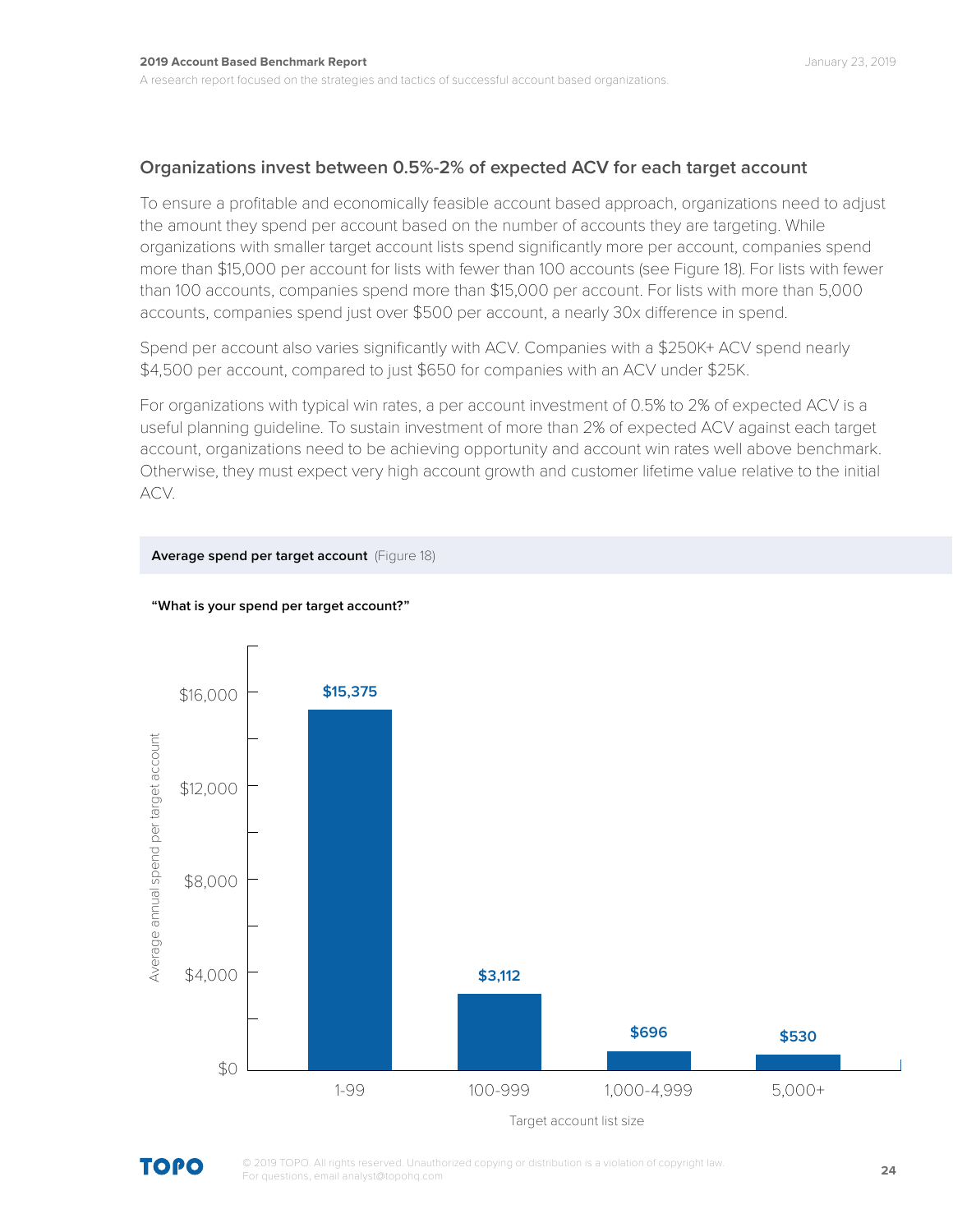## **GUIDANCE**

This year's Account Based Benchmark Report clearly illustrates the importance of following account based best practices, including:

- Invest the time and resources necessary to create a robust ICP. It is the foundation for the development of the target account list and the entire account based strategy.
- Develop coordinated plays that combine multiple tactics and groups, including SDRs, in order to create the highly impactful experience that makes account based efforts most successful.
- Identify a leader responsible for establishing the account based strategy and seeing it through to success.
- Adopt an account-centric approach to measurement and commit to delivering opportunity, pipeline, and revenue outcomes.